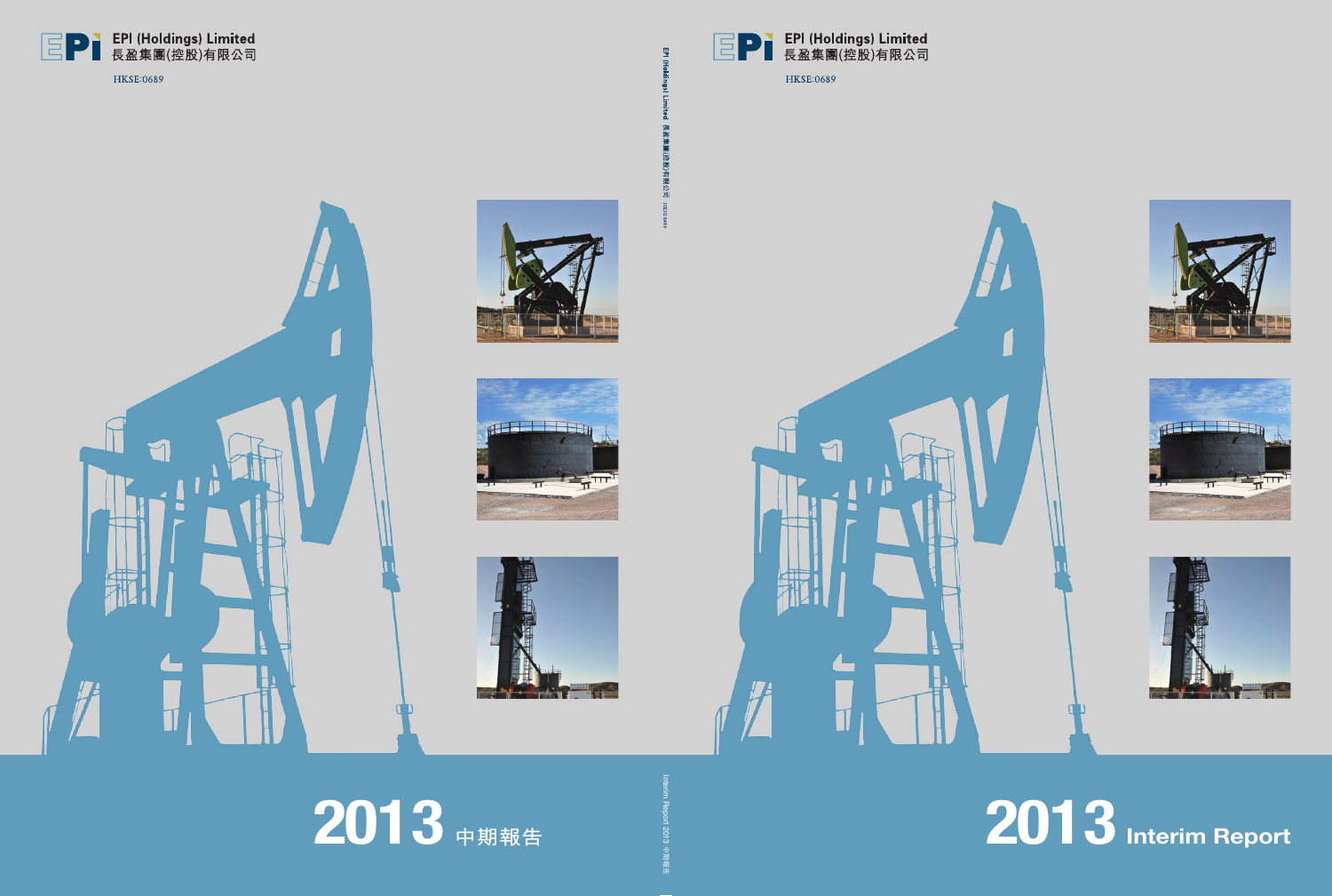# **CORPORATE PROFILE**

EPI is a company that primarily focuses on the production of oil and gas in the energy and resource sector. While having a strong oil and gas exploration and production operation in Argentina, EPI is progressively expanding its portfolio through strategic mergers and acquisitions in other oil and gas projects around the world. EPI is committed to becoming one of Asia's leading operators in the oil and gas industry and is proactively pursuing investment opportunities that create long-term, sustainable value to our shareholders.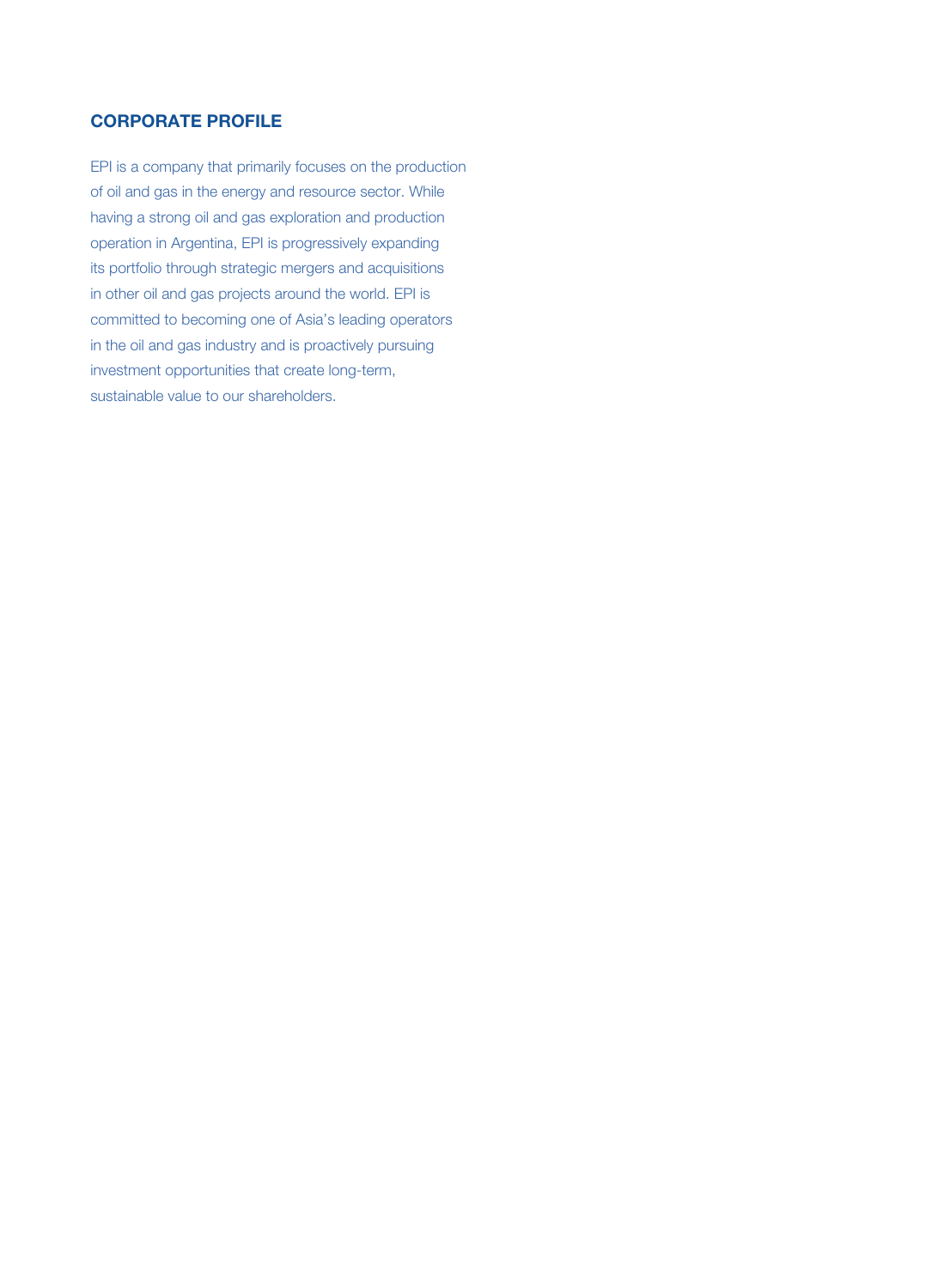# **Contents**

| <b>Corporate Profile</b> |  |
|--------------------------|--|
|--------------------------|--|

| Corporate Information                                                             | 2               |
|-----------------------------------------------------------------------------------|-----------------|
| Management Discussion and Analysis                                                | $\overline{4}$  |
| Condensed Consolidated Statement of Profit or Loss and Other Comprehensive Income | 8               |
| Condensed Consolidated Statement of Financial Position                            | 9               |
| Condensed Consolidated Statement of Changes in Equity                             | 10 <sup>°</sup> |
| <b>Condensed Consolidated Statement of Cash Flows</b>                             | 11              |
| Notes to the Condensed Consolidated Interim Financial Statements                  | 12 <sup>°</sup> |
| Other Information                                                                 | 21              |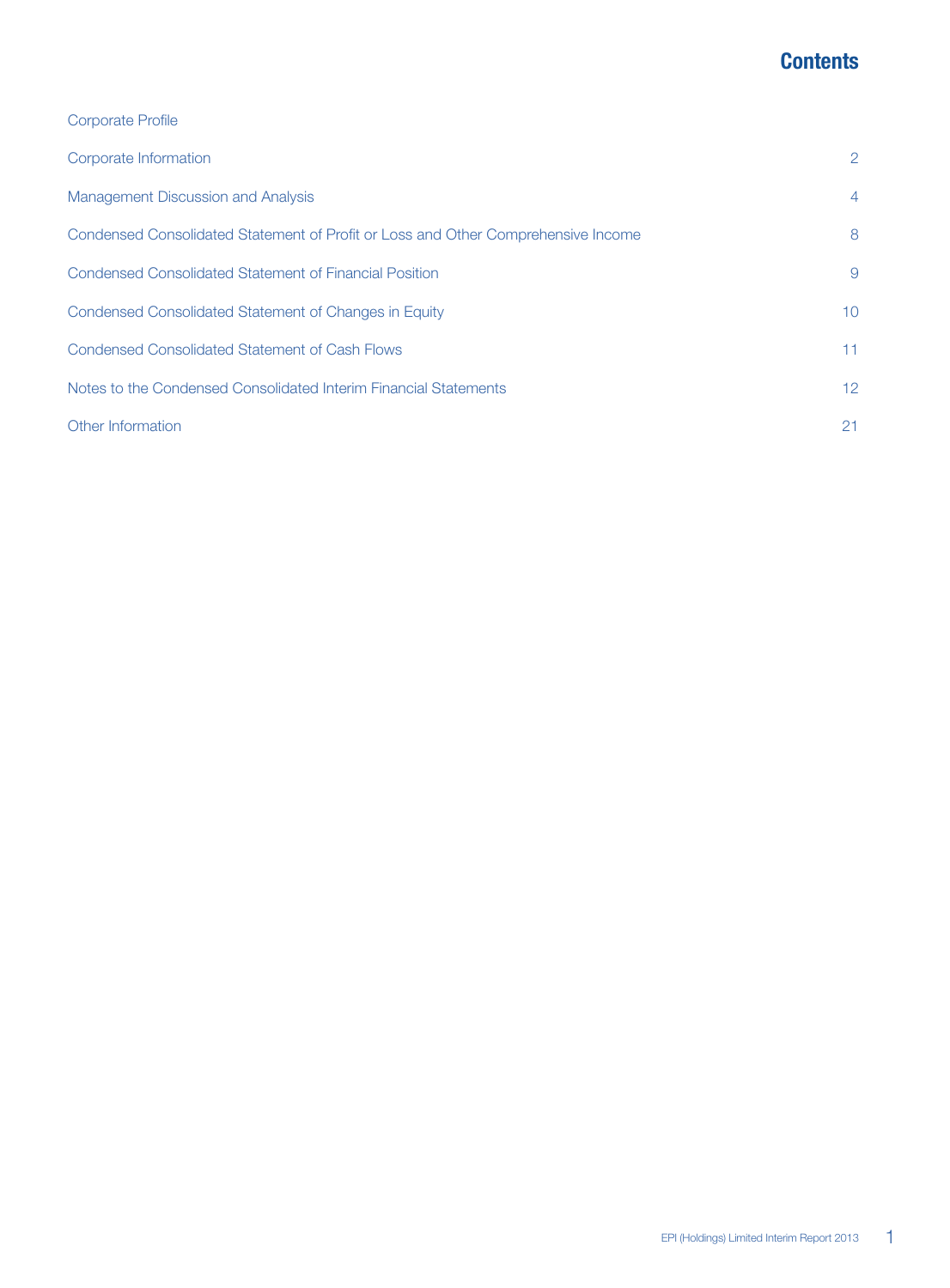# **Corporate Information**

## **NON-EXECUTIVE CHAIRMAN**

Mr. Ho King Fung Eric (re-designated from Non-Executive Director on 30 July 2013)

# **EXECUTIVE DIRECTORS**

Mr. Tse Kwok Fai Sammy (Chief Executive Officer) (appointed on 9 April 2013) Mr. Allan Ritchie (Deputy Chief Executive Officer) (appointed on 4 April 2013) Mr. Chan Chi Hung Anthony (appointed on 16 July 2013) Mr. Chu Kwok Chi Robert (Chief Executive Officer) (resigned on 9 April 2013) Mr. Hong Kin Choy (Chief Financial Officer) (resigned on 3 June 2013)

# **NON-EXECUTIVE DIRECTOR**

Mr. Ho King Fung Eric (appointed on 4 April 2013 and re-designated as Non-Executive Chairman on 30 July 2013)

# **INDEPENDENT NON-EXECUTIVE DIRECTORS**

Mr. Cheung Yuk Ming (retired on 3 July 2013) Mr. Lam Ting Lok (appointed on 4 April 2013) Mr. Qian Zhi Hui Mr. Zhu Tiansheng

# **COMPANY SECRETARY**

Mr. Cheng Sing Wai (appointed on 3 June 2013) Mr. Hong Kin Choy (resigned on 3 June 2013)

## **REMUNERATION COMMITTEE**

Mr. Qian Zhi Hui (Chairman) Mr. Tse Kwok Fai Sammy Mr. Zhu Tiansheng

### **NOMINATION COMMITTEE**

Mr. Qian Zhi Hui (Chairman) Mr. Tse Kwok Fai Sammy Mr. Zhu Tiansheng

# **AUDIT COMMITTEE**

Mr. Lam Ting Lok (Chairman) Mr. Qian Zhi Hui Mr. Zhu Tiansheng

### **SOLICITORS**

ReedSmith Richards Butler Vincent T.K. Cheung, Yap & Co.

## **AUDITOR**

Deloitte Touche Tohmatsu

# **PRINCIPAL SHARE REGISTRAR**

Butterfield Fulcrum Group (Bermuda) Limited Rosebank Centre 11 Bermudiana Road Pembroke HM 08 Bermuda

### **BRANCH SHARE REGISTRAR**

Tricor Tengis Limited 26/F., Tesbury Centre 28 Queen's Road East Hong Kong

## **REGISTERED OFFICE**

Clarendon House 2 Church Street Hamilton HM 11 Bermuda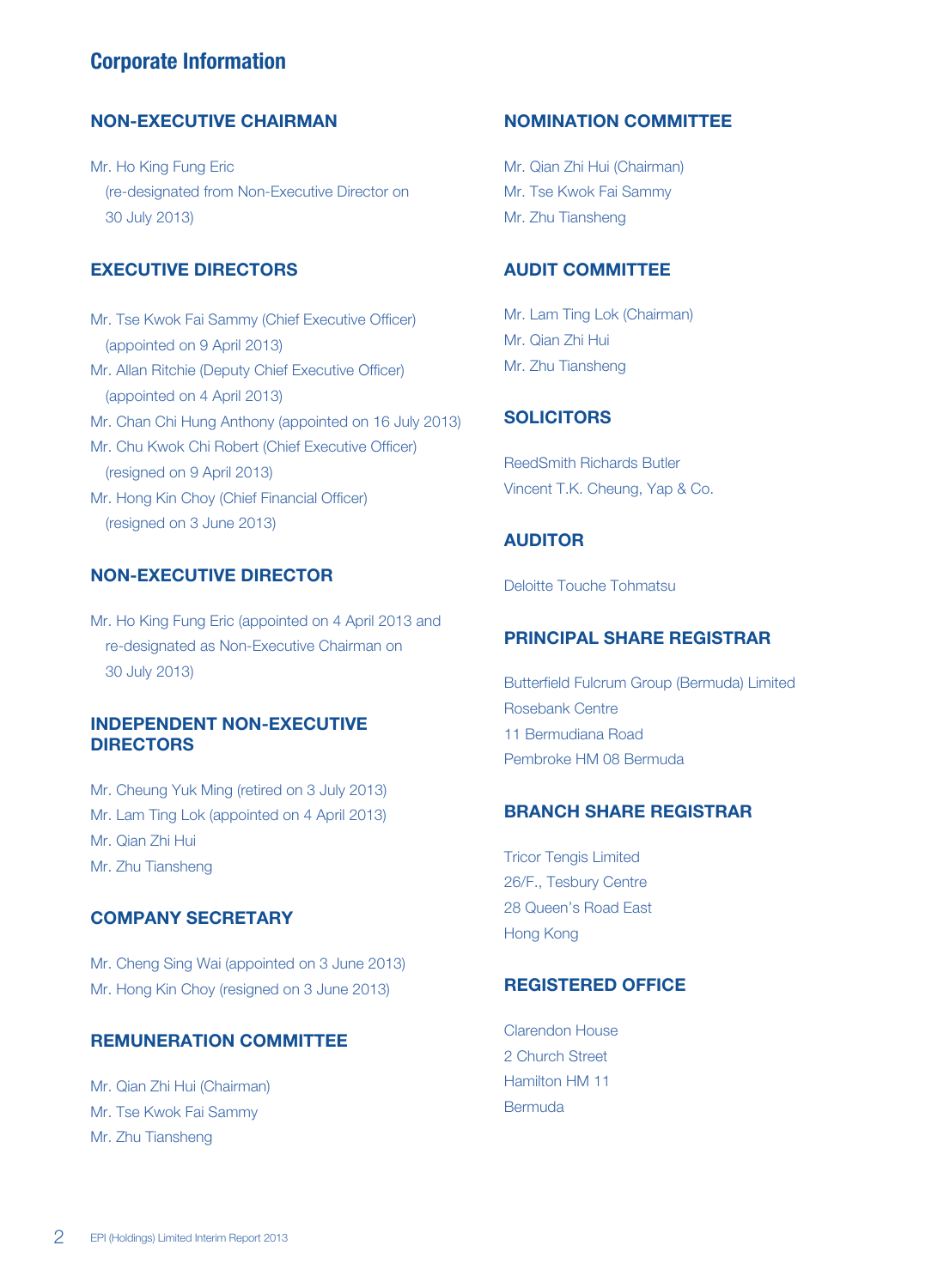# **Corporate Information**

# **PRINCIPAL PLACE OF BUSINESS IN HONG KONG**

Room 1401, 14/F Bank of East Asia Harbour View Centre 56 Gloucester Road Wanchai, Hong Kong Telephone: (852) 2616 3689 Fax: (852) 2481 2902

# **SHARE INFORMATION**

Place of listing: Main Board of The Stock Exchange of Hong Kong Limited Stock Code: 0689 Board lot: 10,000 shares Financial year end: 31 December Number of Shares at 30 June 2013: 3,279,877,588 Share price at 30 June 2013: HK\$0.248 Market capitalization at 30 June 2013: HK\$813 million

# **WEBSITE ADDRESS**

www.epiholdings.com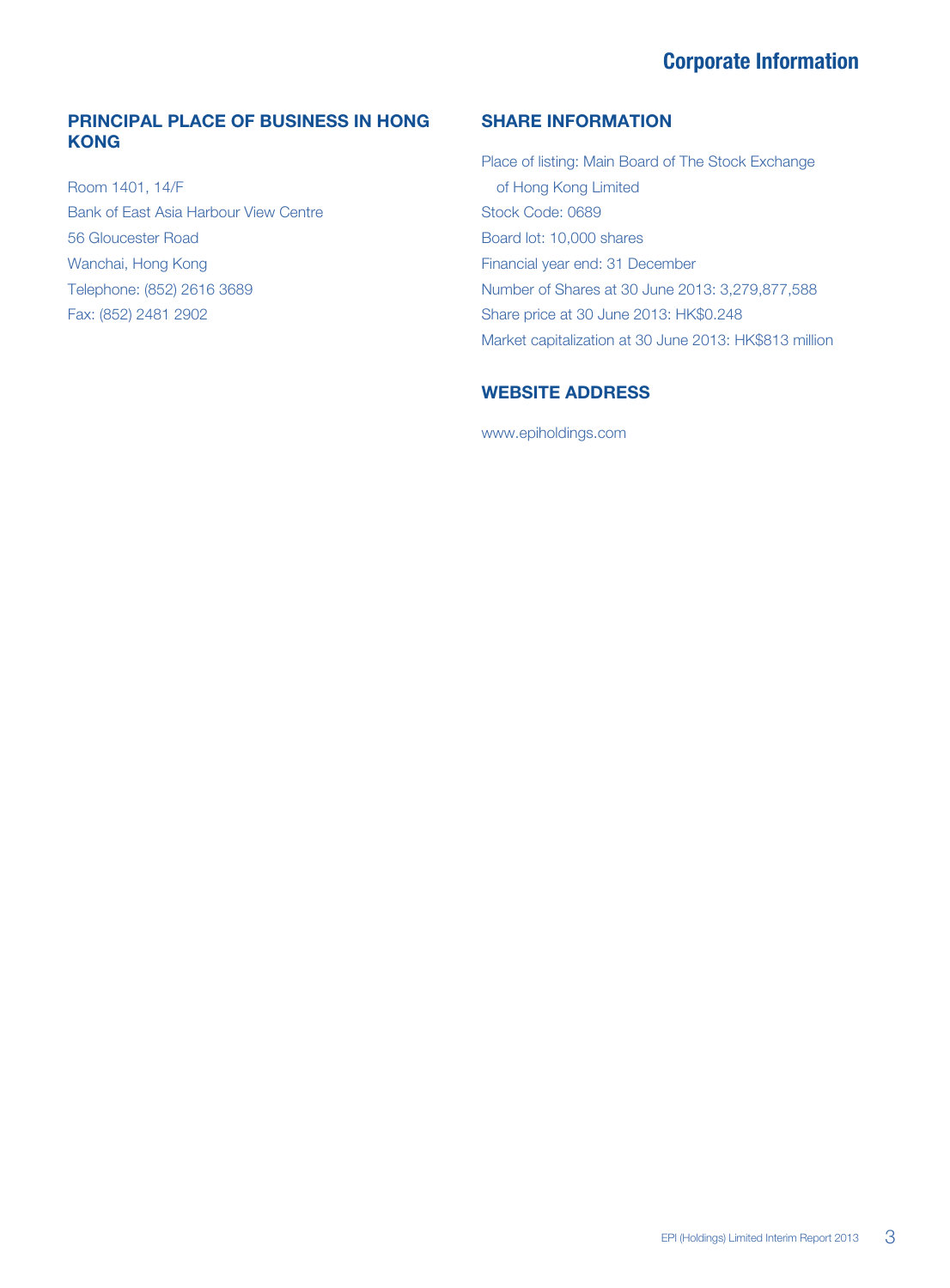The Group's core business is the petroleum exploration and production in the Puesto Pozo Cercado Concession and Chañares Herrados Concession (collectively the "Concessions") in the Cuyana Basin, Mendoza Province of Argentina.

Pursuant to the Operation Agreement signed on 5 June 2012, Chañares agreed to release EP Energy S.A. ("EP Energy") from the Commitment under the JV Agreement signed on 12 January 2011. Following the short-term development plan, the Group continued to focus on investment to improve production, and to lower operation costs of the existing 10 producing wells. During the six months ended 30 June 2013 ("the Interim Period"), the Group had performed one workover job to the oil well, the overall result was satisfactory with increase in initial production after workover. The Group had completed the investment in our own water injection capacity in the field. Our owned well fluid collection tank and pipline have been put into use, and the Group is investing on its improvement, such as heating system.

As at 30 June 2013, the Group had finished drilling 10 oil wells in the Chañares Herrados Concession Area, Mendoza oilfield project. All the 10 wells were in production, of which 5 oil wells were drilled by Have Result Investments Limited ("Have Result") where the Group is entitled to 51% interest on production, and the other 5 oil wells were drilled by EP Energy where the Group is entitled to 72% interest on production.

The contingent oil resources in certain shallow reservoirs in the Mendoza oilfield as at 31 December 2012 were as follows,

|  | <b>Contingent Oil Resources</b> (unit: million barrels) * |  |  |
|--|-----------------------------------------------------------|--|--|
|  |                                                           |  |  |

| <b>Category Gross (100%)</b> | 31 Dec 2012 |
|------------------------------|-------------|
| Low Estimate (1C)            | 83.5        |
| Best Estimate (2C)           | 146.9       |
| High Estimate (3C)           | 245.5       |
| Total (1C+2C+3C)             | 475.9       |

\* According to the Resource Estimation Review Report issued by Roma Oil and Mining Associates Limited on 19 March 2013 on The Chañares Herrados and Puesto Pozo Cercado Oil Project in Mendoza Province, Argentina.

On 21 May 2013, EP Energy had been notified by the shareholders of Chañares that the shareholders of Chañares received an irrevocable offer for the acquisition of the entire issued share capital of Chañares (the "Chañares Transaction"). Pursuant to the JV Agreement, EP Energy has the right to compete on equal footing in the event that Chañares decides to, among other things, sell or transfer, totally or partially, its capacity as concessionaire of the Concessions, or if Chañares´ shareholders decide to sell the majority of the shares of Chañares. However, pursuant to the terms of the JV Agreement, this shall not constitute any preference or right of first refusal in favour of EP Energy. In addition, Chañares has previously granted a right of first refusal to another party.

EP Energy had 30 days as from 21 May 2013 to inform Chañares about its interest to participate. Should such interest be informed to Chañares in the referred term, the deadline for submission of the proposed offer would be in principle 19 July 2013.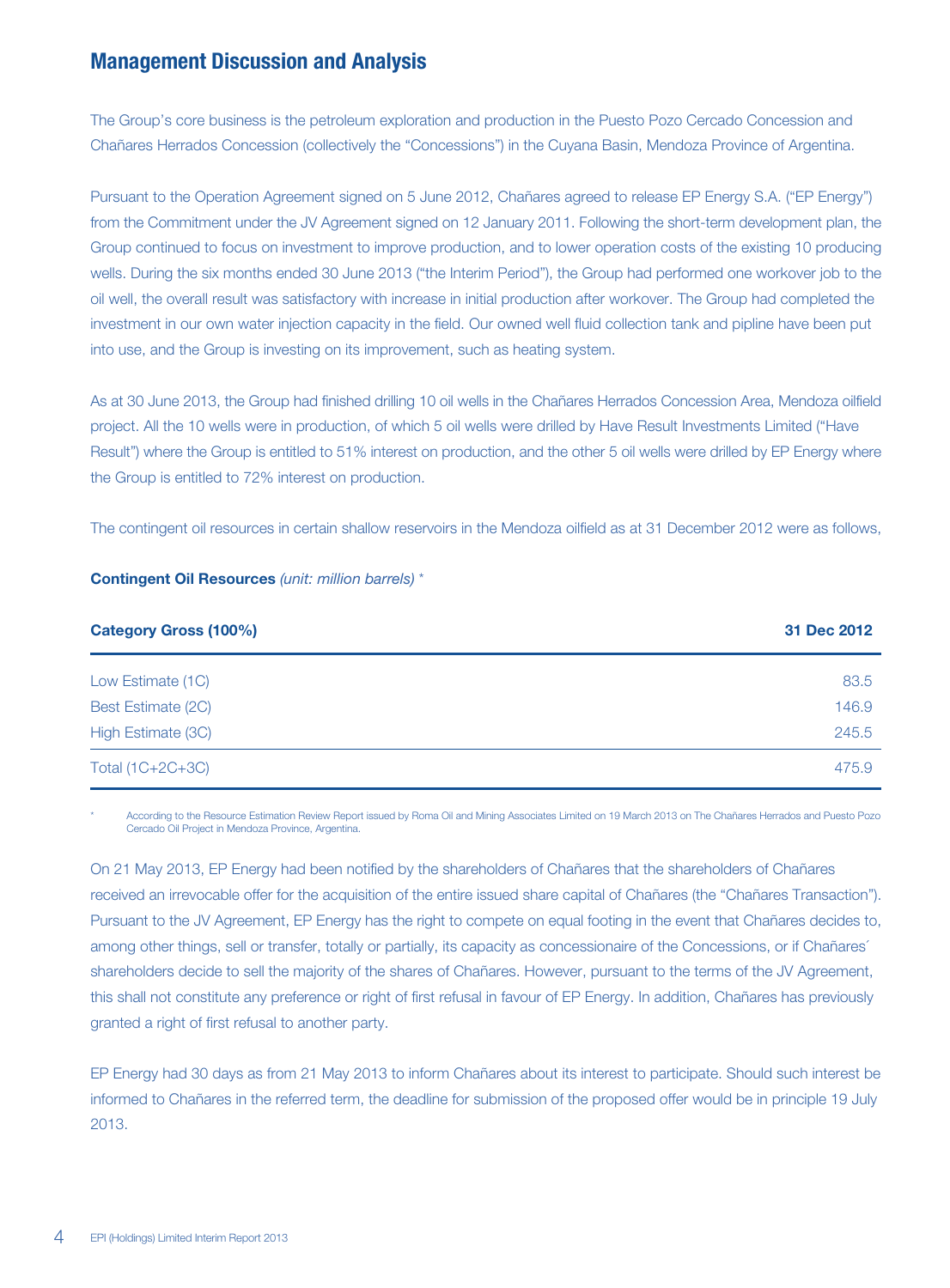In order to put the Company's resources in the feasibility study of a few acquisition opportunities in South America and North America (including the proposed acquisition of the equity ownership and voting shares of a group of companies holding the interests in certain oil and gas properties located in United States of America which was announced by the Company on 28 November 2012), the Board had decided not to make the proposed offer to Chañares.

Notwithstanding the Chañares Transaction, there will be no change in concessionaire of the Concessions or assignment of rights and obligations of Chañares under the JV Agreement. The Board does not foresee any material adverse effects on the Group's business operation in the Concessions as a result of the Chañares Transaction.

As of 30 June 2013, the Group had not received any notification nor had been informed by Chañares on the results on irrevocable offer for the acquisition of the entire issued share capital of Chañares.

On May and June 2013, the Group had received HK\$1.5 million incentive granted from Petróleo Plus program ("Petróleo Plus Program") executed by the government of Argentina. The incentive was received from and distributed by Chañares according to the distribution methodology as agreed in the Operation Agreement signed on 5 June 2012 between EP Energy, Have Result and Chañares. The Group had been further informed by Chañares that an incentive from Petróleo Plus Program will be received by the end of year 2013.

### **GROUP FINANCIAL REVIEW**

For the Interim Period, the Group's turnover was HK\$46.4 million, a decrease of HK\$24.5 million as compared with HK\$70.9 million recorded in the same period of last year. The Group recorded a loss for the year of HK\$86.9 million, against a loss for the year of HK\$38.8 million in the corresponding period of 2012. The increase in loss was mainly attributable to the recognition of share-based payment expenses of HK\$15.3 million as a result of the share options granted by the Company and the expected loss on fair value change of HK\$34.5 million due to the recognition of convertible notes at fair value in accordance with the International Financial Reporting Standards by the Company during the Interim Period.

On May and June 2013, the Group had received HK\$1.5 million being incentive granted from Petróleo Plus program executed by the Government of Argentina. The incentive was received from and distributed by Chañares according to the distribution methodology as agreed in the Operation Agreement signed on 5 June 2012.

The Group had performed one workover job to the existing oil well during the Interim Period, the result was satisfactory with increase in initial production after workover. The Group has completed the investment in our own water injection capacity in the field. Our owned well fluid collection tank and pipeline have been put into use, and the Group is investing on its improvement, such as heating system.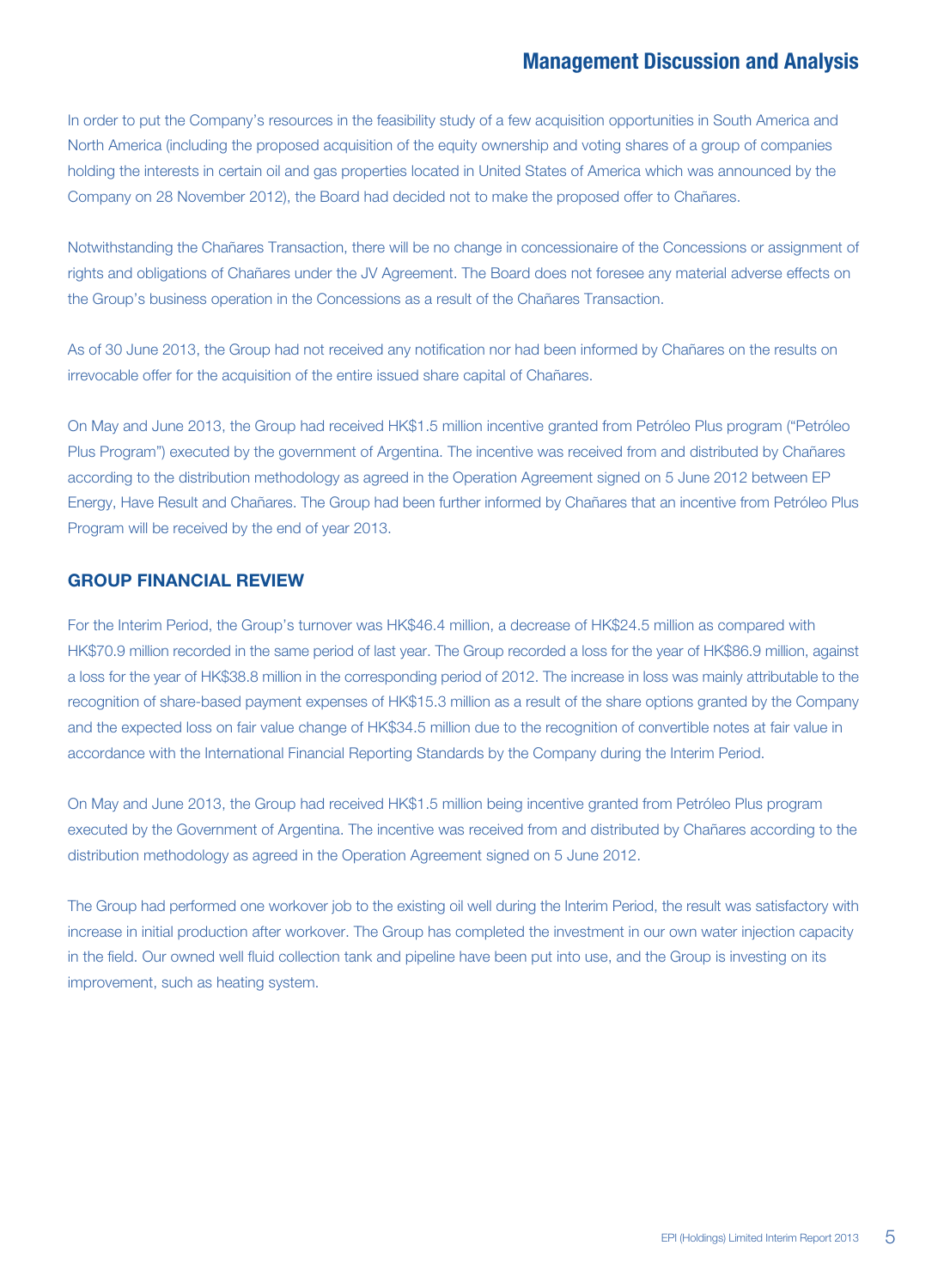### **REVIEW OF GROUP OPERATIONS**

During the Interim Period, the Group's core and continuing operations were petroleum exploration and production.

#### **Exploration and sales of petroleum**

During the Interim Period, the Group had performed one workover job to the oil well, the result was satisfactory with increase in initial production after workover. The Group had completed the investment in our own water injection capacity in the field. Our owned well fluid collection tank and pipline have been put into use, and the Group is investing on its improvement, such as heating system.

During the Interim Period, the Group had 10 producing wells generating oil sales revenue and had received from Chañares incentive from Petróleo Plus Program. All our oil production was sold to YPF Sociedad Anónima, through Chañares, the Concessions owner. Turnover generated from the sales of petroleum segment for the Interim Period was HK\$46.4 million.

During the Interim Period, the depreciation of the oil & gas properties was HK\$13.0 million.

#### *1.1 Future operation plan*

#### Short-term development plan

The Group is focused on workover and infrastructure investments to improve production on the existing oil wells during 2013. The Group has invested in our owned centralized well fluid collection tank and collection pipeline, have been put into use during the second quarter of year 2013. The Group had completed the investment in our own water injection capacity during the second quarter of year 2013. The Group will continue to improve the production and operation cost of the existing 10 producing wells, and has planned to perform numbers of workovers, and work on the improvement on the centralized well fluid collection tank.

#### Future development plan

The Directors will reassess the future development plan in the Chañares oil field project base on the economic situation of Argentina at the end of year 2013. The future business plan will be developed in prudent estimation on those factors and assumptions for future cashflow estimation on the project.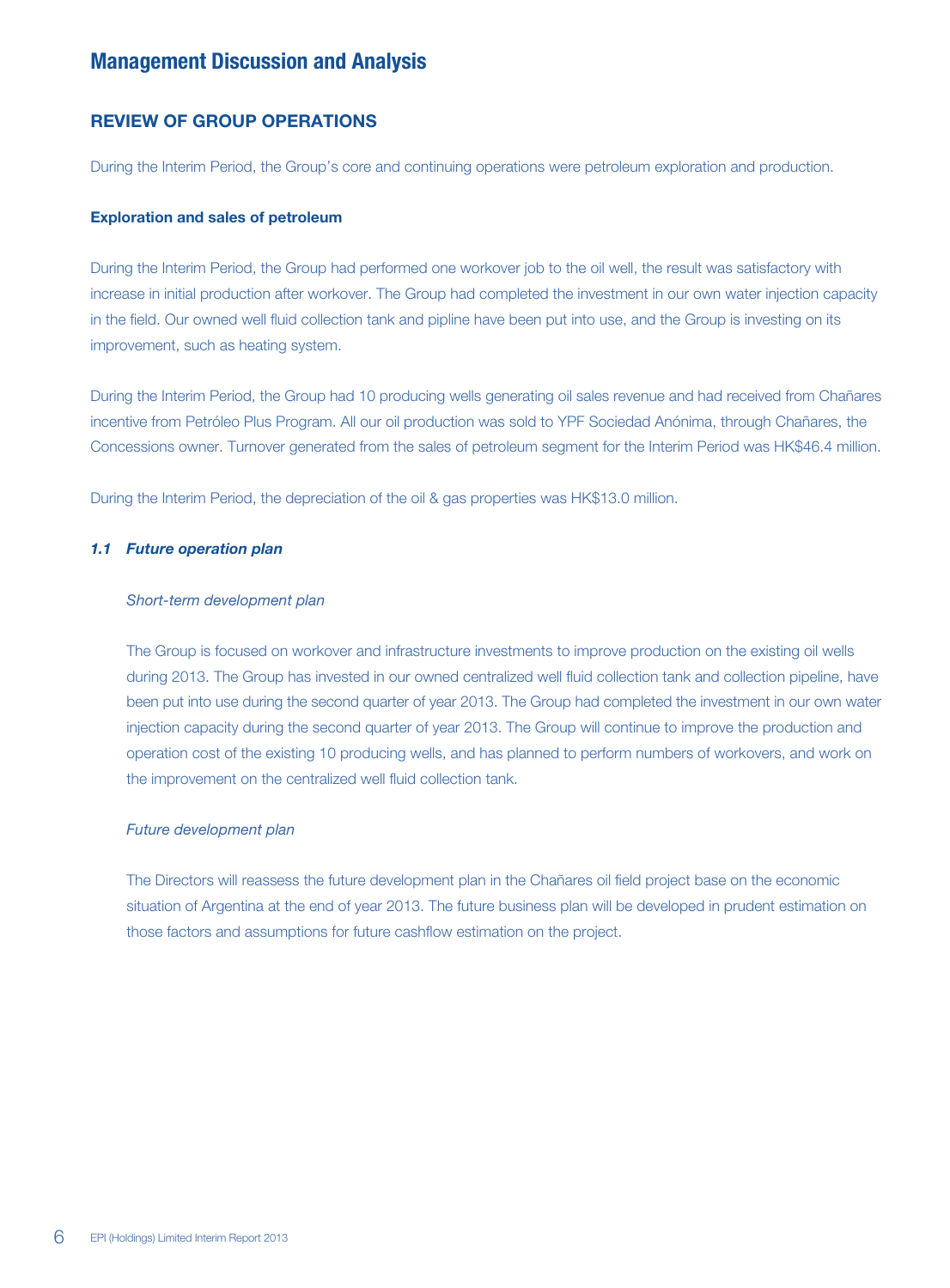#### Other business opportunities

After setting up the technical & operational team and having a stable development in Argentina operation, the Group continues making effort in searching for opportunities on Oil & Gas exploration and production businesses. The Group is focused on the oil & gas field with stable production base, with proven reserve, with certain development opportunities, in those industrial-advanced countries, such as the United States of America. The Group is now looking into a few acquisition opportunities in North America. If the proposed acquisition proceeds, the transaction may constitute a major/very substantial acquisition transaction for the Company under Chapter 14 of the Rules Governing the Listing of Securities on The Stock Exchange of Hong Kong Limited (the "Listing Rules") and further announcements will be made by the Company in accordance with the Listing Rules. The Board wishes to emphasize that the negotiations for the proposed acquisition may or may not proceed. Shareholders and potential investors of the Company are advised to exercise caution when dealing in the shares of the Company.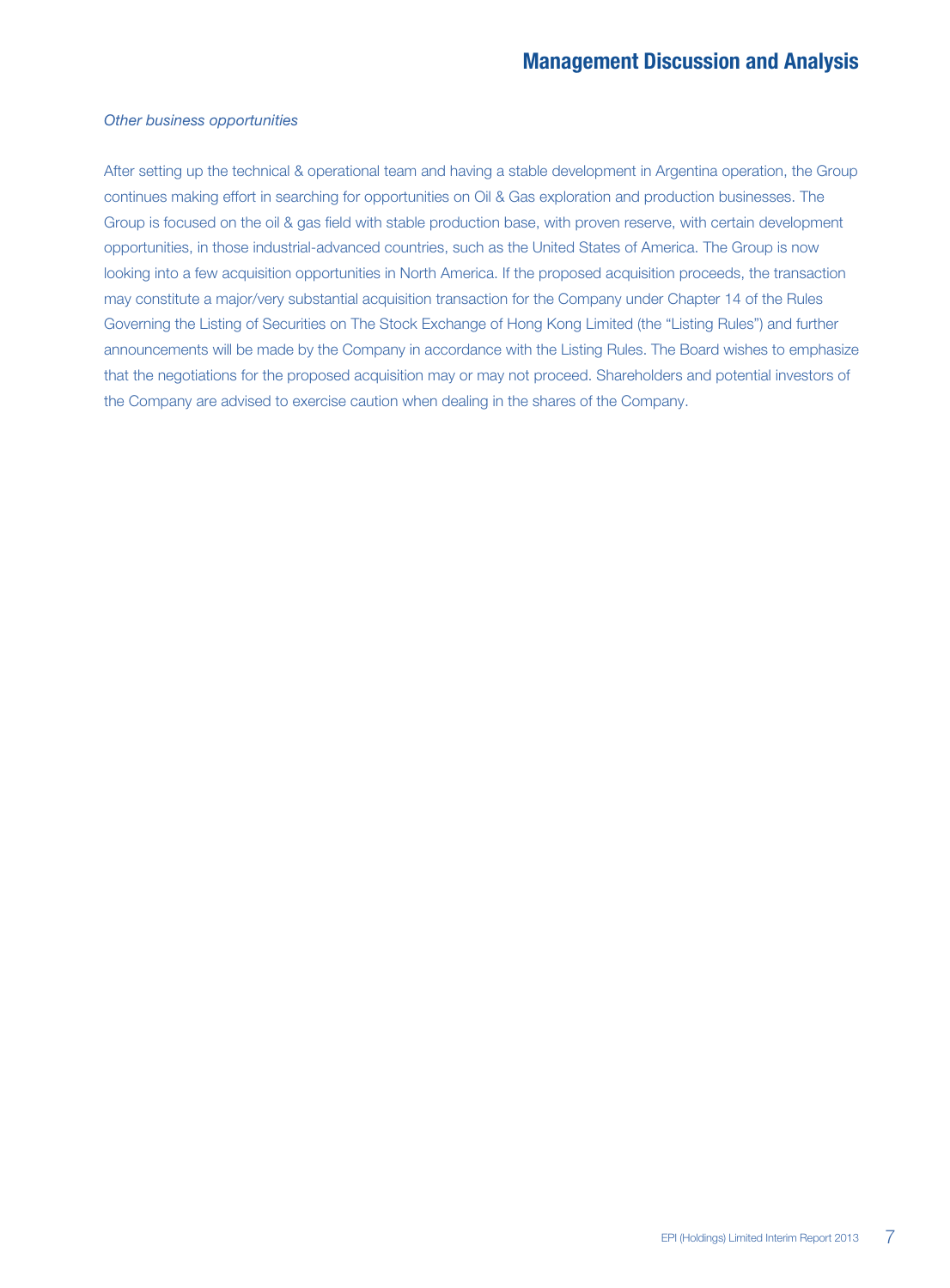# **Condensed Consolidated Statement of Profit or Loss and Other Comprehensive Income**

For the six months ended 30 June 2013

|                                                         |                | For the six months<br>ended 30 June    |                                        |  |
|---------------------------------------------------------|----------------|----------------------------------------|----------------------------------------|--|
|                                                         | <b>Notes</b>   | 2013<br><b>HK\$'000</b><br>(Unaudited) | 2012<br><b>HK\$'000</b><br>(Unaudited) |  |
| Revenue                                                 | 3              | 46,406                                 | 70,906                                 |  |
| Cost of sales                                           |                |                                        |                                        |  |
| - depreciation of property, plant and equipment         |                | (13,040)                               | (23, 894)                              |  |
| $-$ other cost                                          |                | (22, 237)                              | (29, 674)                              |  |
| Other gains and losses                                  |                | (34, 274)                              | 35                                     |  |
| Selling, distribution and administrative expenses       |                | (36, 396)                              | (39, 522)                              |  |
| Other expenses                                          | 4              | (2,041)                                | (511)                                  |  |
| Finance costs                                           | 5              | (25, 370)                              | (15, 795)                              |  |
| Loss before taxation                                    |                | (86, 952)                              | (38, 455)                              |  |
| <b>Taxation charge</b>                                  | 6              |                                        | (311)                                  |  |
| Loss for the period and total comprehensive expense for |                |                                        |                                        |  |
| the period attributable to the owners of the Company    | $\overline{7}$ | (86, 952)                              | (38, 766)                              |  |
| Loss per share                                          |                |                                        |                                        |  |
| - Basic                                                 | 8              | HK\$(0.027)                            | HK\$(0.017)                            |  |
| $-$ Diluted                                             | 8              | HK\$(0.027)                            | HK\$(0.017)                            |  |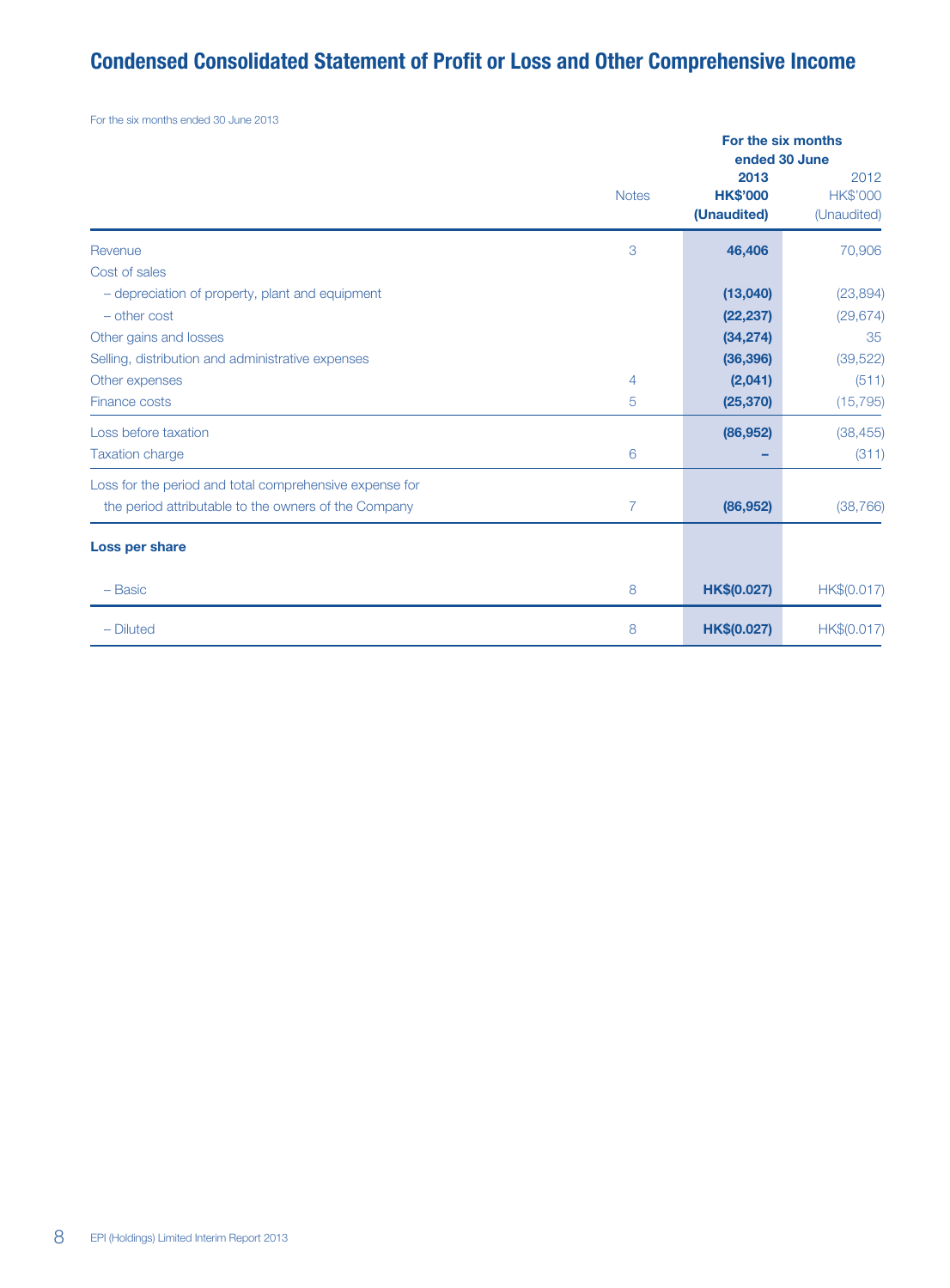# **Condensed Consolidated Statement of Financial Position**

At 30 June 2013

|                                               | At 30 June              |                         |
|-----------------------------------------------|-------------------------|-------------------------|
| <b>Notes</b>                                  | 2013<br><b>HK\$'000</b> | 2012<br><b>HK\$'000</b> |
|                                               | (Unaudited)             | (Audited)               |
| <b>Non-current assets</b>                     |                         |                         |
| Exploration and evaluation of assets          | 648,468                 | 648,468                 |
| Property, plant and equipment                 | 206,878                 | 204,456                 |
| Other tax recoverable                         | 25,744                  | 48,878                  |
|                                               | 881,090                 | 901,802                 |
| <b>Current assets</b>                         |                         |                         |
| Trade and other receivables<br>10             | 232,270                 | 232,188                 |
| Held-for-trading investments                  | 30                      | 37                      |
| Bank balances and cash                        | 4,997                   | 2,680                   |
|                                               | 237,297                 | 234,905                 |
| <b>Current liabilities</b>                    |                         |                         |
| Trade and other payables<br>11                | 14,055                  | 95,516                  |
| 12<br>Borrowings - amount due within one year | 39,463                  | 65,808                  |
| Convertible notes                             | 24,561                  | 25,927                  |
| Derivative financial liabilities              | 10,000                  |                         |
|                                               | 88,079                  | 187,251                 |
| Net current assets                            | 149,218                 | 47,654                  |
| Total assets less current liabilities         | 1,030,308               | 949,456                 |
| <b>Non-current liabilities</b>                |                         |                         |
| 12<br>Borrowings - amount due after one year  | 273,000                 | 273,000                 |
| Convertible notes                             | 136,948                 |                         |
| Assets retirement obligation                  | 2,854                   | 2,854                   |
|                                               | 412,802                 | 275,854                 |
|                                               | 617,506                 | 673,602                 |
| <b>Capital and reserves</b>                   |                         |                         |
| Share capital<br>13                           | 327,988                 | 313,038                 |
| <b>Reserves</b>                               | 289,518                 | 360,564                 |
| Equity attributable to owners of the Company  | 617,506                 | 673,602                 |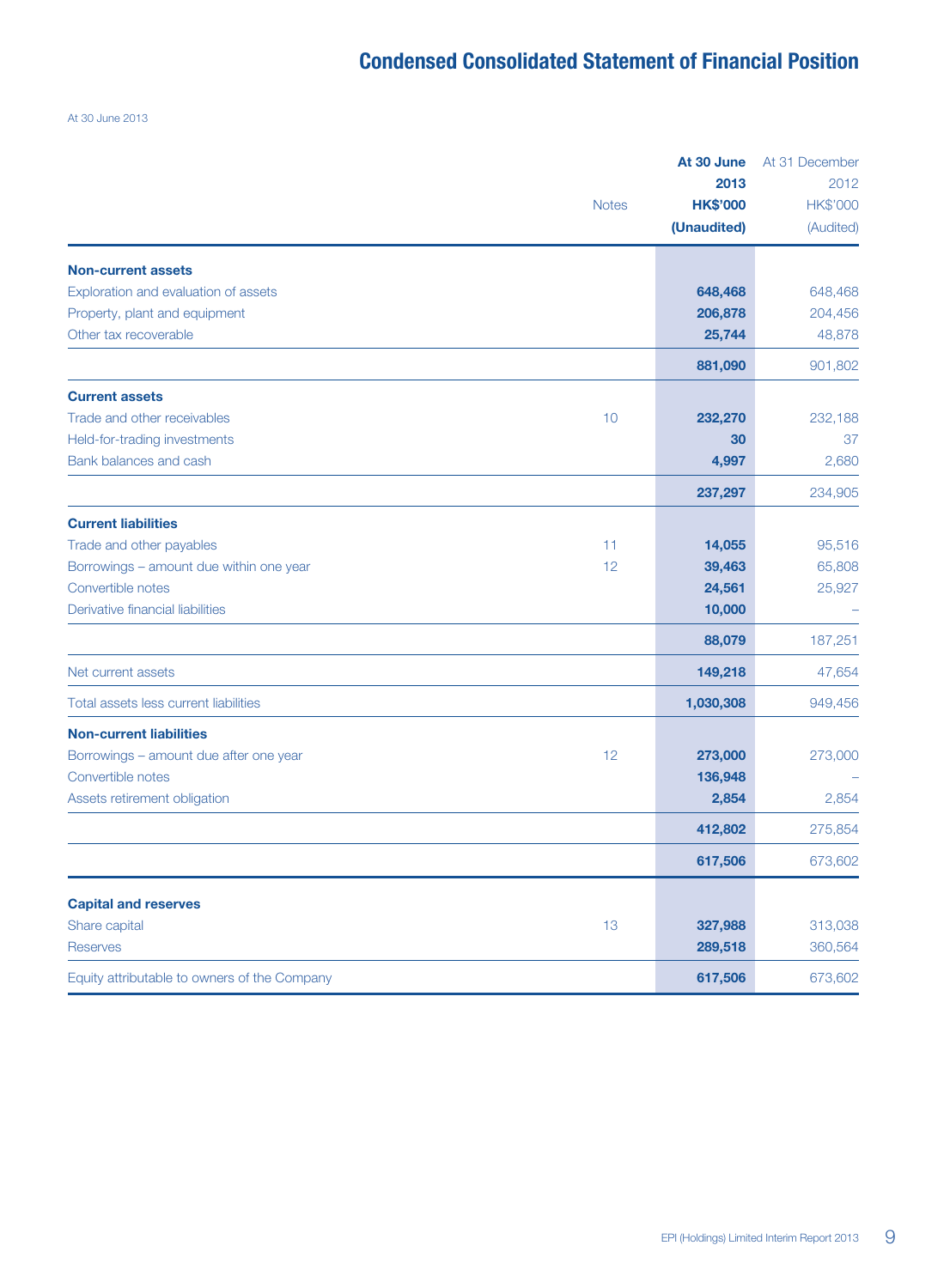# **Condensed Consolidated Statement of Changes in Equity**

For the six months ended 30 June 2013

|                                                                          | <b>Attributable to owners of the Company</b> |                                            |                                                                |                                                                       |                                                       |                                                        |                          |  |
|--------------------------------------------------------------------------|----------------------------------------------|--------------------------------------------|----------------------------------------------------------------|-----------------------------------------------------------------------|-------------------------------------------------------|--------------------------------------------------------|--------------------------|--|
|                                                                          | <b>Share</b><br>capital<br><b>HK\$'000</b>   | <b>Share</b><br>premium<br><b>HK\$'000</b> | <b>Investment</b><br>revaluation<br>reserve<br><b>HK\$'000</b> | <b>Contributed</b><br>surplus<br>reserve<br>(Note)<br><b>HK\$'000</b> | <b>Share</b><br>options<br>reserve<br><b>HK\$'000</b> | <b>Accumulated</b><br><b>losses</b><br><b>HK\$'000</b> | <b>Total</b><br>HK\$'000 |  |
| Balance at 1 January 2012 (audited)                                      | 215,088                                      | 3,962,469                                  | 51,458                                                         | 60,322                                                                | 39,747                                                | (410, 143)                                             | 3,918,941                |  |
| Loss for the period and<br>total comprehensive expense<br>for the period |                                              |                                            |                                                                |                                                                       | ۰                                                     | (38, 766)                                              | (38, 766)                |  |
| <b>Issue of new shares</b>                                               | 33,000                                       | 16,500                                     |                                                                |                                                                       |                                                       |                                                        | 49,500                   |  |
| Transaction costs attributable to<br>issue of new shares                 |                                              | (2, 241)                                   |                                                                |                                                                       |                                                       |                                                        | (2,241)                  |  |
| Conversion of convertible notes                                          | 13,200                                       | 12,467                                     |                                                                |                                                                       |                                                       |                                                        | 25,667                   |  |
| At 30 June 2012 (unaudited)                                              | 261,288                                      | 3,989,195                                  | 51,458                                                         | 60,322                                                                | 39,747                                                | (448,909)                                              | 3,953,101                |  |
| Balance at 1 January 2013 (audited)                                      | 313,038                                      | 4,022,678                                  |                                                                | 60,322                                                                | 39,747                                                | (3,762,183)                                            | 673,602                  |  |
| Loss for the period and<br>total comprehensive expense<br>for the period |                                              |                                            |                                                                |                                                                       | ÷                                                     | (86, 952)                                              | (86, 952)                |  |
| <b>Issue of new shares</b>                                               | 12,500                                       |                                            |                                                                |                                                                       |                                                       |                                                        | 12,500                   |  |
| Transaction costs attributable to<br>issue of new shares                 |                                              | (564)                                      |                                                                |                                                                       |                                                       |                                                        | (564)                    |  |
| Conversion of convertible notes                                          | 2,450                                        | 1,142                                      |                                                                |                                                                       |                                                       |                                                        | 3,592                    |  |
| Recognition of share-based<br>payment expense                            |                                              |                                            |                                                                |                                                                       | 15,328                                                |                                                        | 15,328                   |  |
| At 30 June 2013 (unaudited)                                              | 327,988                                      | 4,023,256                                  |                                                                | 60,322                                                                | 55,075                                                | (3,849,135)                                            | 617,506                  |  |

Note:

The contributed surplus reserve represents the credit arising from capital reduction in 2006.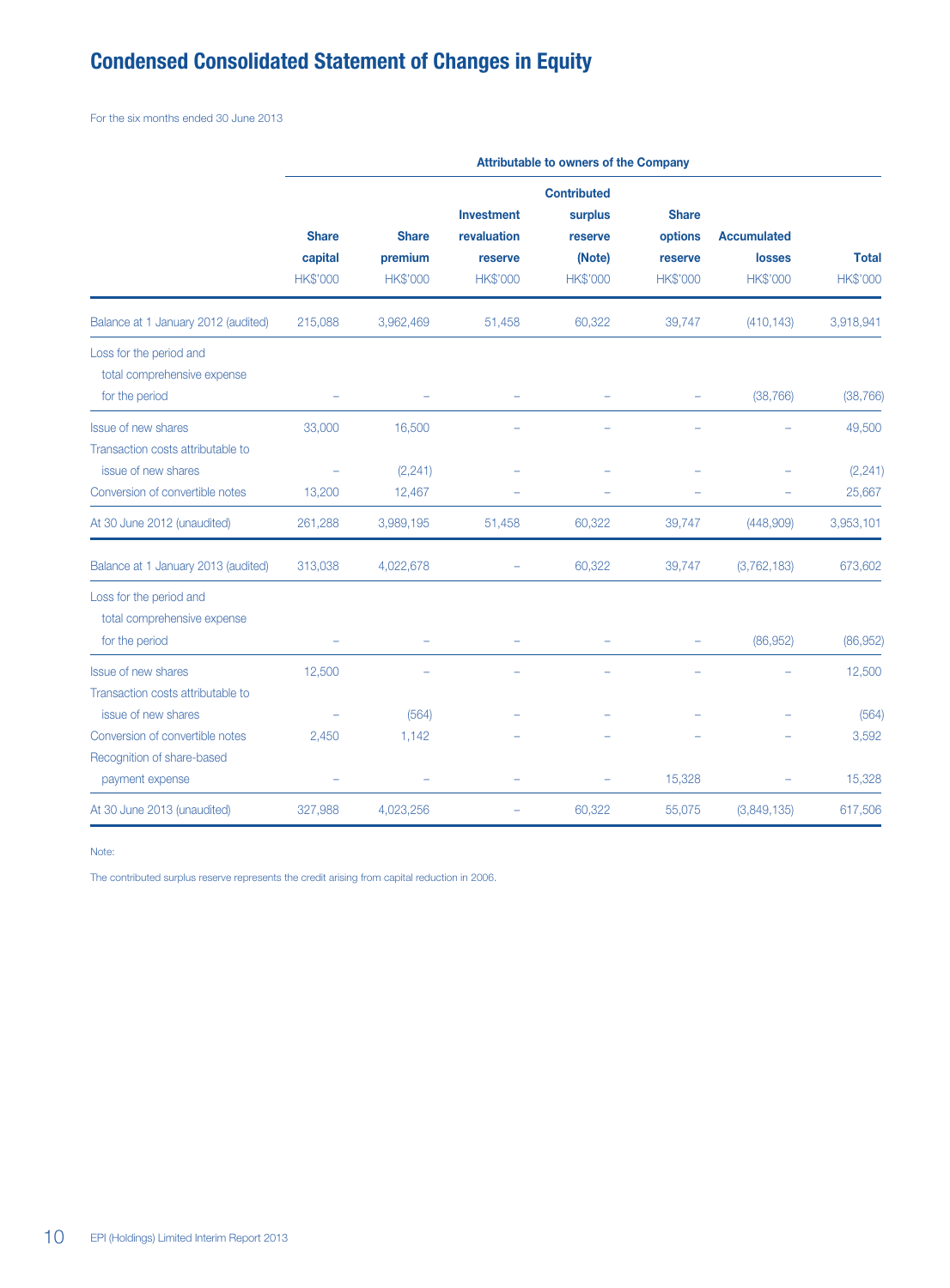# **Condensed Consolidated Statement of Cash Flows**

For the six months ended 30 June 2013

|                                                             |                 | For the six months |  |  |
|-------------------------------------------------------------|-----------------|--------------------|--|--|
|                                                             |                 | ended 30 June      |  |  |
|                                                             | 2013            | 2012               |  |  |
|                                                             | <b>HK\$'000</b> | <b>HK\$'000</b>    |  |  |
|                                                             | (Unaudited)     | (Unaudited)        |  |  |
| <b>OPERATING ACTIVITIES</b>                                 |                 |                    |  |  |
| Cash used in operations                                     | (56, 960)       | (38, 349)          |  |  |
| Hong Kong profits tax paid                                  |                 | (778)              |  |  |
| <b>NET CASH USED IN OPERATING ACTIVITIES</b>                | (56,960)        | (39, 127)          |  |  |
| <b>INVESTING ACTIVITIES</b>                                 |                 |                    |  |  |
| Purchases of property, plant and equipment                  | (15, 622)       | (6,358)            |  |  |
| <b>NET CASH USED IN INVESTING ACTIVITIES</b>                | (15, 622)       | (6,358)            |  |  |
| <b>FINANCING ACTIVITIES</b>                                 |                 |                    |  |  |
| Proceeds from issue of new shares                           | 22,500          | 49,500             |  |  |
| Expenses on issue of new shares with warrants               | (564)           | (2, 241)           |  |  |
| Proceeds from issue of convertible note                     | 100,000         |                    |  |  |
| Expenses on issue of convertible note                       | (3,500)         |                    |  |  |
| Net payment of other loans                                  | (26, 345)       |                    |  |  |
| Net payment of bank borrowings                              |                 | (18,920)           |  |  |
| Interest paid                                               | (17, 192)       | (10, 225)          |  |  |
| <b>NET CASH FROM FINANCING ACTIVITIES</b>                   | 74,899          | 18,114             |  |  |
| <b>NET INCREASE/(DECREASE) IN CASH AND CASH EQUIVALENTS</b> | 2,317           | (27, 371)          |  |  |
| <b>CASH AND CASH EQUIVALENTS AT 1 JANUARY</b>               | 2,680           | 29,509             |  |  |
| <b>CASH AND CASH EQUIVALENTS AT 30 JUNE</b>                 | 4,997           | 2,138              |  |  |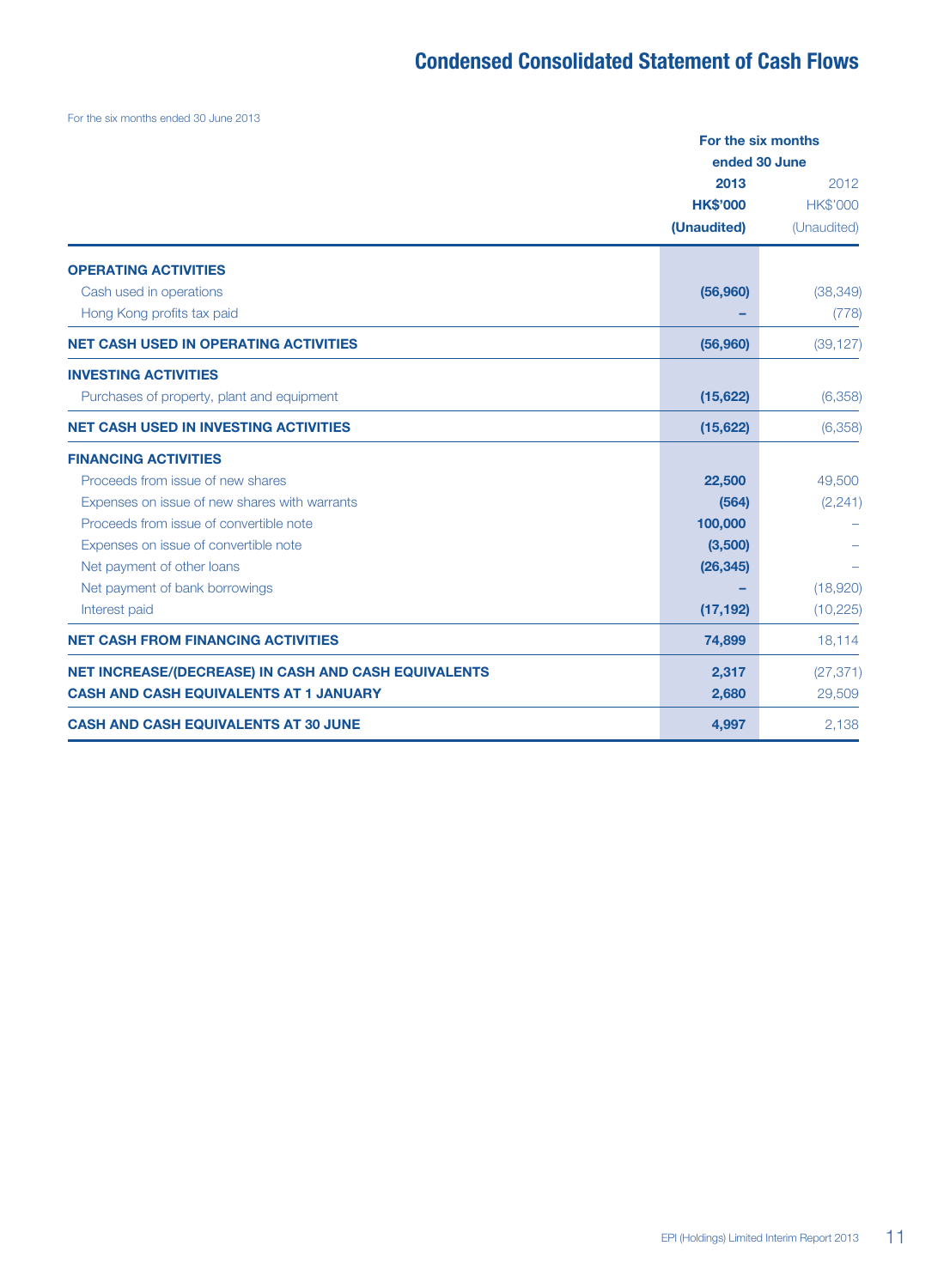# **Notes to the Condensed Consolidated Interim Financial Statements**

For the six months ended 30 June 2013

#### **1. BASIS OF PREPARATION**

The unaudited condensed consolidated financial statements of the Group for the six months ended 30 June 2013 have been prepared in accordance with the applicable disclosure requirements of Appendix 16 to the Rules Governing the Listing of Securities on The Stock Exchange of Hong Kong Limited (the "Stock Exchange") and with Hong Kong Accounting Standard (the "HKAS") 34 "Interim Financial Reporting" issued by the Hong Kong Institute of Certified Public Accountants (the "HKICPA").

### **2. PRINCIPAL ACCOUNTING POLICIES**

The unaudited condensed consolidated financial statements have been prepared on the historical cost basis except for certain financial instruments, which are measured at fair values.

The accounting policies and methods of computation used in the condensed consolidated financial statements for the six months ended 30 June 2013 are the same as those followed in the preparation of the Group's annual financial statements for the year ended 31 December 2012.

In the current interim period, the Group has applied, for the first time, certain new and revised to Hong Kong Financial Reporting Standards ("HKFRSs") issued by HKICPA that are mandatorily effective for the current interim period.

#### **HKFRS 13 Fair Value Measurement**

The Group has applied HKFRS 13 for the first time in the current interim period. HKFRS 13 establishes a single source of guidance for, and disclosures about, fair value measurements, and replaces those requirements previously included in various HKFRSs. Consequential amendments have been made to HKAS 34 to require certain disclosures to be made in the interim condensed consolidated financial statements.

The scope of HKFRS 13 is broad, and applies to both financial instrument items and non-financial instrument items for which other HKFRSs require or permit fair value measurements and disclosures about fair value measurements, subject to a few exceptions. HKFRS 13 contains a new definition for 'fair value' and defines fair value as the price that would be received to sell an asset or paid to transfer a liability in an orderly transaction in the principal (or most advantageous) market at the measurement date under current market conditions. Fair value under HKFRS 13 is an exit price regardless of whether that price is directly observable or estimated using another valuation technique. Also, HKFRS 13 includes extensive disclosure requirements.

In accordance with the transitional provisions of HKFRS 13, the Group has applied the new fair value measurement and disclosure requirements prospectively.

#### **3. TURNOVER AND SEGMENTS INFORMATION**

The Group's operating segments, based on information reported to the chief operating decision maker for the purposes of resource allocation and performance assessment are as follows:

| Petroleum exploration and production  | exploration and production of petroleum           |
|---------------------------------------|---------------------------------------------------|
| Trading of petroleum related products | trading of chemical products related to petroleum |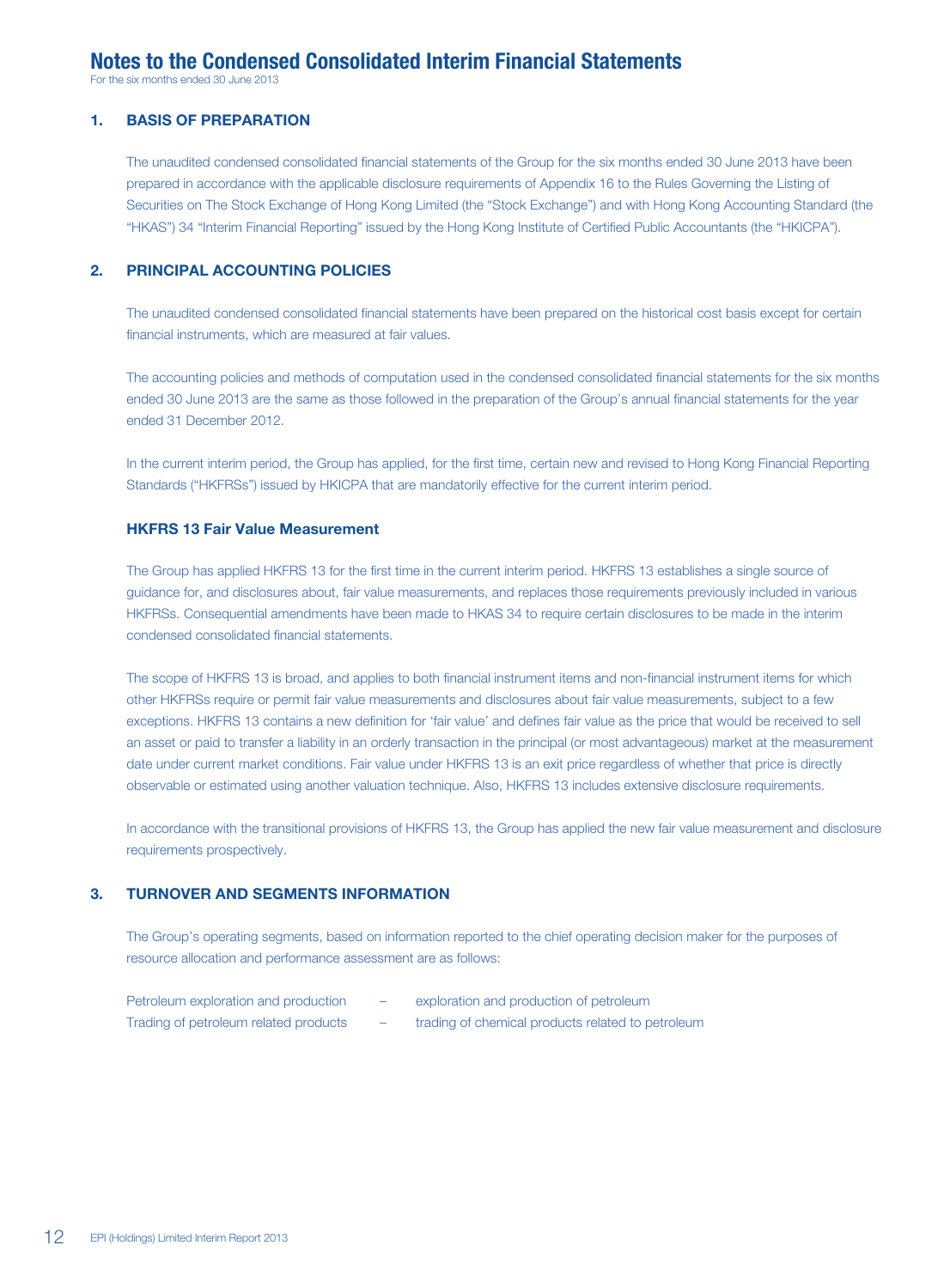For the six months ended 30 June 2013

### **3. TURNOVER AND SEGMENTS INFORMATION – CONTINUED**

The following is an analysis of the Group's revenue and result by reportable segments:

Six months ended 30 June 2013 (unaudited)

|                                                                                   | <b>Petroleum</b><br>exploration<br>and production<br><b>HK\$'000</b> | <b>Trading of</b><br>petroleum<br>related<br>products<br><b>HK\$'000</b> | <b>Total</b><br><b>HK\$'000</b> |
|-----------------------------------------------------------------------------------|----------------------------------------------------------------------|--------------------------------------------------------------------------|---------------------------------|
| <b>Segment revenue</b><br><b>External sales</b>                                   | 46,406                                                               |                                                                          | 46,406                          |
| <b>Result</b><br>Segment results                                                  | (319)                                                                |                                                                          | (319)                           |
| Interest income<br>Other income<br>Unallocated corporate expenses<br>Finance cost |                                                                      |                                                                          | 221<br>(61, 484)<br>(25, 370)   |
| Loss before taxation<br><b>Taxation charge</b>                                    |                                                                      |                                                                          | (86, 952)                       |
| Loss for the period                                                               |                                                                      |                                                                          | (86, 952)                       |

Six months ended 30 June 2012 (unaudited)

|                                                                                   | Petroleum<br>exploration<br>and production | Trading of<br>petroleum<br>related<br>products | Total                      |
|-----------------------------------------------------------------------------------|--------------------------------------------|------------------------------------------------|----------------------------|
|                                                                                   | <b>HK\$'000</b>                            | <b>HK\$'000</b>                                | <b>HK\$'000</b>            |
| <b>Segment revenue</b><br><b>External sales</b>                                   | 70,906                                     |                                                | 70,906                     |
| <b>Result</b><br>Segment results                                                  | 5,074                                      | (762)                                          | 4,312                      |
| Interest income<br>Other income<br>Unallocated corporate expenses<br>Finance cost |                                            |                                                | 9<br>(26,981)<br>(15, 795) |
| Loss before taxation<br><b>Taxation charge</b>                                    |                                            |                                                | (38, 455)<br>(311)         |
| Loss for the period                                                               |                                            |                                                | (38, 766)                  |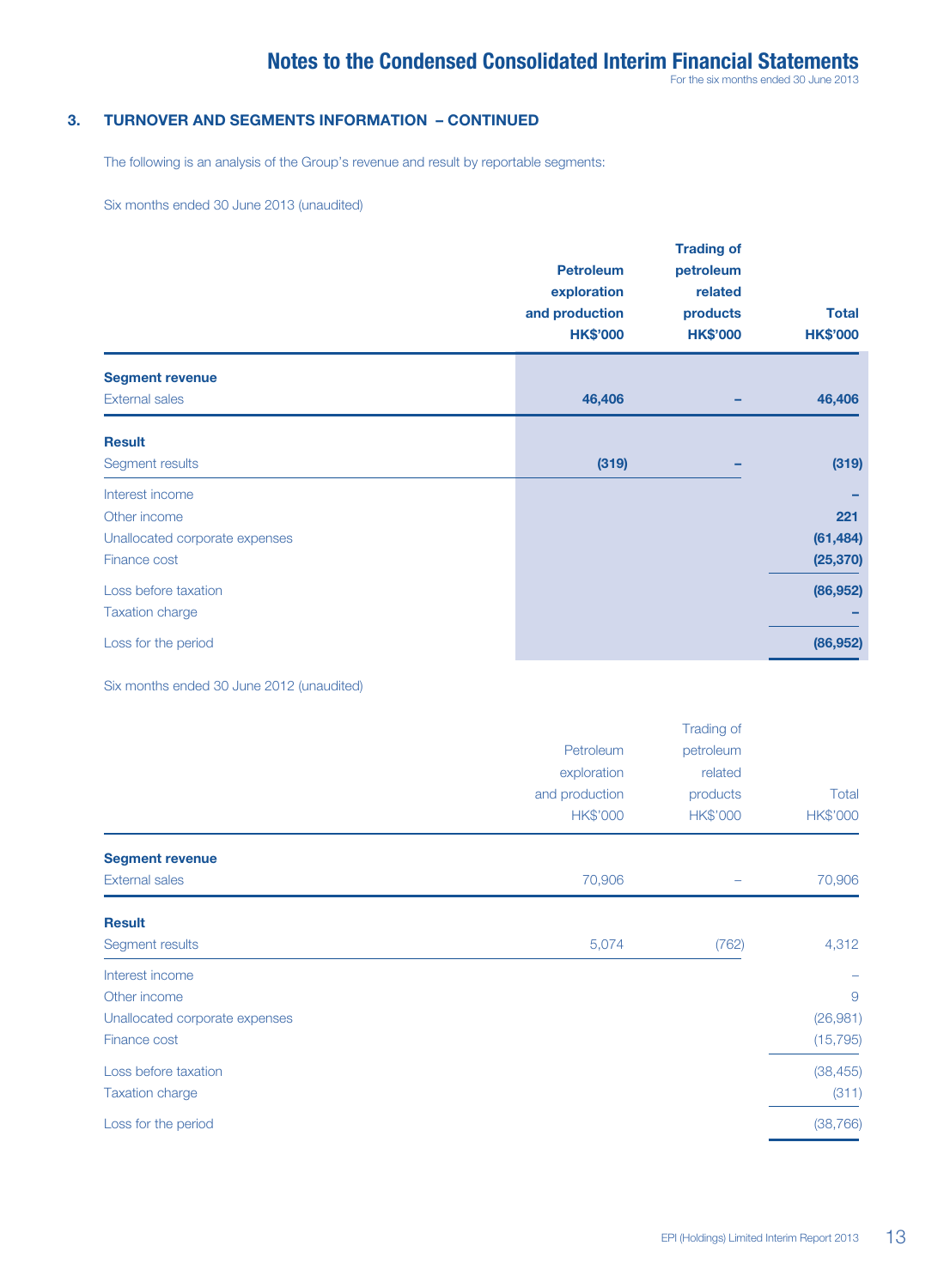# **Notes to the Condensed Consolidated Interim Financial Statements**

For the six months ended 30 June 2013

### **4. OTHER EXPENSES**

|                                                                   |                 | For the six months ended 30 June |  |  |
|-------------------------------------------------------------------|-----------------|----------------------------------|--|--|
|                                                                   | 2013            | 2012                             |  |  |
|                                                                   | <b>HK\$'000</b> | <b>HK\$'000</b>                  |  |  |
|                                                                   | (Unaudited)     | (Unaudited)                      |  |  |
| Expenses incurred in exploring potential investment opportunities | 345             | 510                              |  |  |
| Change in fair value of financial assets classified as            |                 |                                  |  |  |
| - held-for-trading investments                                    | 6               |                                  |  |  |
| Loss on disposal of property, plant and equipment                 |                 |                                  |  |  |
| Loss on disposal of held-for-trading investments                  | 1,690           |                                  |  |  |
|                                                                   | 2,041           | 511                              |  |  |

### **5. FINANCE COSTS**

|                                                                  | For the six months ended 30 June |                 |
|------------------------------------------------------------------|----------------------------------|-----------------|
|                                                                  | 2013                             | 2012            |
|                                                                  | <b>HK\$'000</b>                  | <b>HK\$'000</b> |
|                                                                  | (Unaudited)                      | (Unaudited)     |
| Interest on borrowings wholly repayable within five years        |                                  |                 |
| $-$ Other Ioans                                                  | 3,842                            | 3,282           |
| Interest on borrowings not wholly repayable within five years    |                                  |                 |
| - Bank borrowings                                                | 7,821                            | 6,016           |
| Effective and coupon interest expense on convertible notes       | 9,953                            | 5,570           |
| Compensation charge for late payments to supplier in relation to |                                  |                 |
| petroleum exploration and production                             | 3,707                            |                 |
| <b>Others</b>                                                    | 47                               | 927             |
| Total interest expense                                           | 25,370                           | 15,795          |

### **6. TAXATION CHARGE**

No provision for Hong Kong profits tax has been made as there is no assessable profit arising in Hong Kong (2012: Hong Kong profits tax has been provided at the rate of 16.5% on the estimated assessable profits).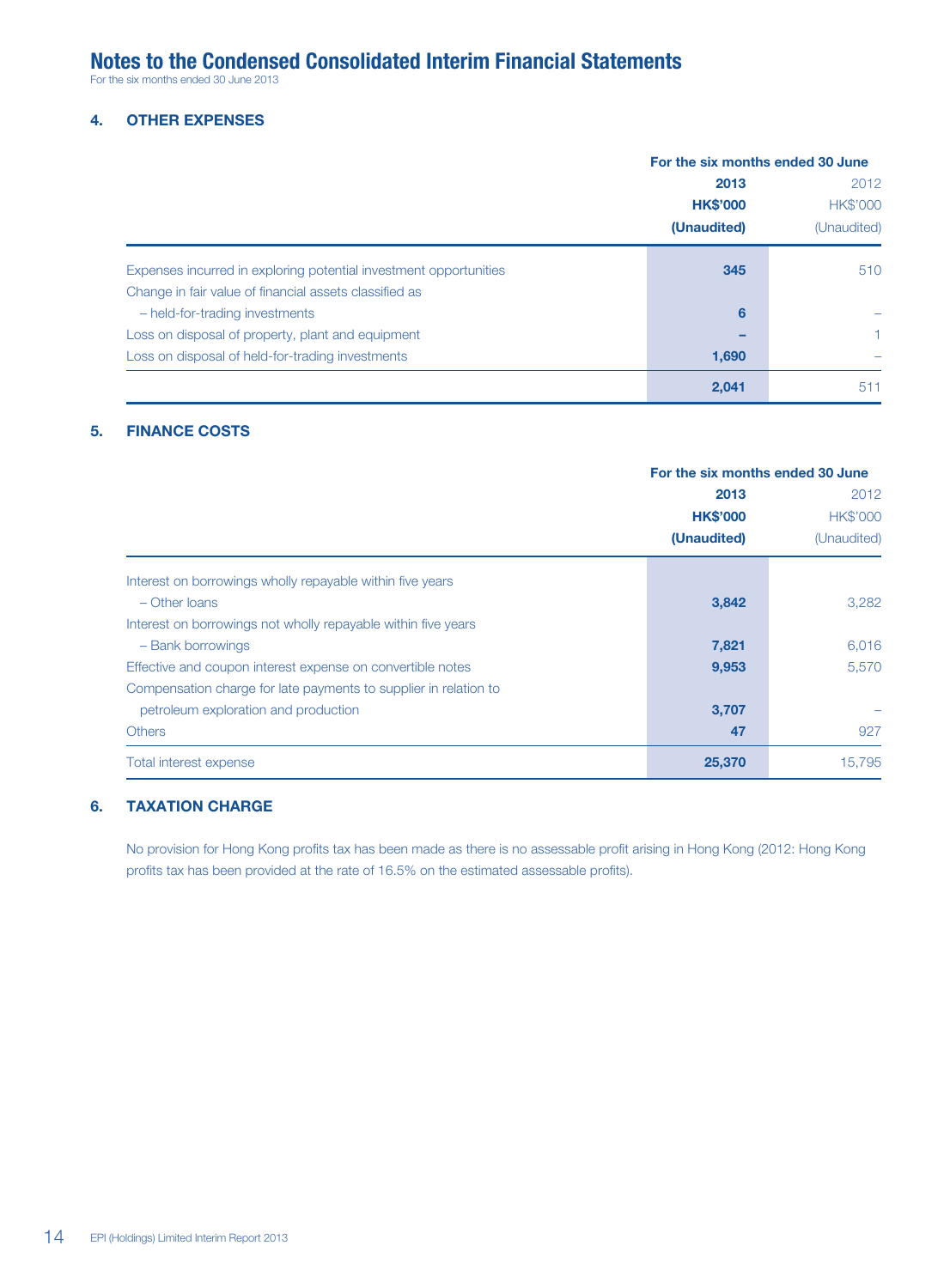#### **7. LOSS FOR THE PERIOD**

The following items have been charged/(credited) to the loss for the period:

|                                                   | For the six months ended 30 June |                 |
|---------------------------------------------------|----------------------------------|-----------------|
|                                                   | 2013                             | 2012            |
|                                                   | <b>HK\$'000</b>                  | <b>HK\$'000</b> |
|                                                   | (Unaudited)                      | (Unaudited)     |
| Depreciation of property, plant and equipment     | 13,201                           | 24,152          |
| Operating leases on land and building             | 1,382                            | 1.712           |
| Staff costs, including directors' emoluments      | 9,449                            | 9.724           |
| Share based payment under options scheme          | 15,328                           |                 |
| Loss on derivative component of convertible notes | 34,495                           |                 |
| Exchange (gain) loss, net                         | (12, 447)                        | 3.405           |

#### **8. LOSS PER SHARE**

The calculation of the basic and diluted loss per share attributable to the owners of the Company is based on the following data:

|                                                                 | For the six months ended 30 June |                 |  |
|-----------------------------------------------------------------|----------------------------------|-----------------|--|
|                                                                 | 2013                             | 2012            |  |
|                                                                 | <b>HK\$'000</b>                  | <b>HK\$'000</b> |  |
|                                                                 | (Unaudited)                      | (Unaudited)     |  |
| <b>LOSS</b>                                                     |                                  |                 |  |
| Loss for the purpose of basic and diluted loss per share        |                                  |                 |  |
| (loss for the period attributable to the owners of the Company) | (86, 952)                        | (38, 766)       |  |
|                                                                 | 2013                             | 2012            |  |
|                                                                 | '000                             | '000            |  |
| <b>Number of shares</b>                                         |                                  |                 |  |
| Weight average number of ordinary shares                        |                                  |                 |  |
| for the purpose of basic earnings per share                     | 3,223,822                        | 2,270,548       |  |
| Effect of dilutive potential ordinary shares: Convertible notes |                                  | 388,615         |  |
| Weight average number of ordinary shares for the                |                                  |                 |  |
| purpose of diluted earnings per share                           | 3,223,822                        | 2,659,163       |  |

#### **9. DIVIDENDS**

The directors do not recommend the payment of an interim dividend for the six months ended 30 June 2013 (2012: Nil).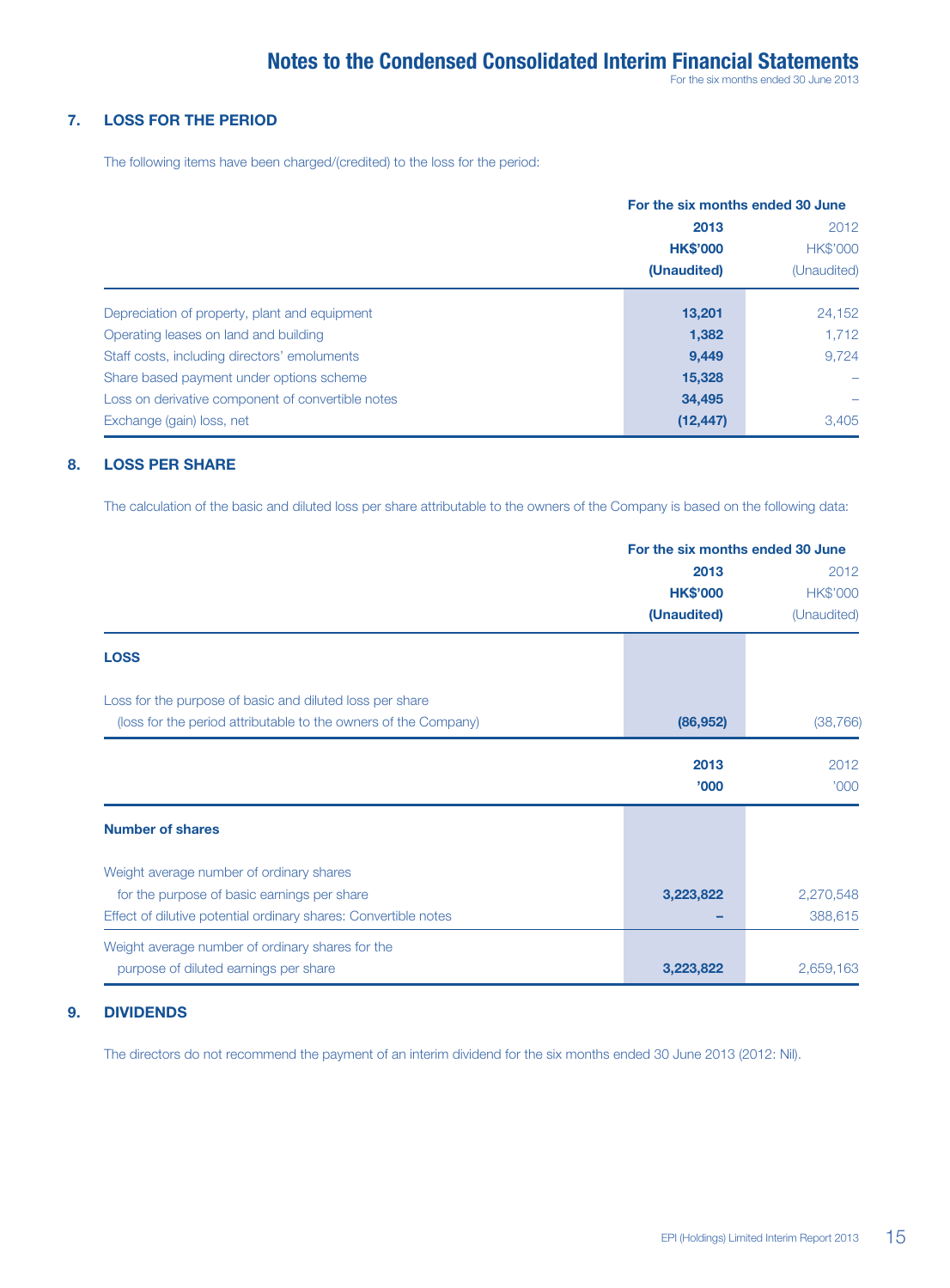For the six months ended 30 June 2013

#### **10. TRADE AND OTHER RECEIVABLES**

|                                                          | At              | At               |  |
|----------------------------------------------------------|-----------------|------------------|--|
|                                                          | 30 June 2013    | 31 December 2012 |  |
|                                                          | <b>HK\$'000</b> | <b>HK\$'000</b>  |  |
|                                                          | (Unaudited)     | (Audited)        |  |
| Trade receivables                                        | 5,086           | 3,945            |  |
| Receivables arising from metals sales contracts (note a) | 13,966          | 200,984          |  |
| Other tax recoverable                                    | 30,573          | 13,553           |  |
| Amount due from a former director (note b)               | 5,091           | 5,091            |  |
| Other receivables and deposits                           | 177,554         | 8,615            |  |
|                                                          | 232,270         | 232,188          |  |

Notes:

(a) The terms of metals sales transactions are based on cash on delivery and the receivables arising from metals sale contracts of HK\$13,966,000 (2012: HK\$200,984,000) are past due with aging of 30 days based on the invoice date at the end of the reporting period. These past due receivables are all closely monitored. The management considers that these receivables will eventually be settled and therefore the Group has not provided for impairment loss on these receivables. The Group does not hold any collateral over these balances.

(b) At 30 June 2013, a loan of HK\$5,000,000 (2012: HK\$25,000,000) was secured by personal assets of Mr. Wong Chi Wing, Joseph. Amount due from a former director represents the advance to Mr. Wong Chi Wing, Joseph as securities for his assets pledged. The directors of the Company expect that Mr. Wong Chi Wing, Joseph will repay the outstanding balance when the loan owed by the Group to the loan lender is repaid and that charge of personal assets of Mr. Wong Chi Wing, Joseph pledged as securities is released. Particulars of the amount due from a former director are as follows:

| Former director           | Terms                                               | At<br>30 June 2013<br><b>HK\$'000</b><br>(Unaudited) | At<br>31 December 2012<br><b>HK\$'000</b><br>(Audited) | Maximum amount<br>outstanding during<br>the period<br><b>HK\$'000</b> |
|---------------------------|-----------------------------------------------------|------------------------------------------------------|--------------------------------------------------------|-----------------------------------------------------------------------|
| Mr. Wong Chi Wing, Joseph | Unsecured, interest-free and<br>repayable on demand | 5.091                                                | 5.091                                                  | 5,091                                                                 |

The Group allows on average credit period of 30 to 60 days to its trade customers. At the discretion of the directors, several major customers are allowed to settle their balances beyond the normal credit terms of up to 180 days. The following is an aged analysis of trade receivables presented based on the invoice date at the end of the reporting period which approximated the respective revenue recognition dates:

|             | At              | At                       |
|-------------|-----------------|--------------------------|
|             | 30 June 2013    | 31 December 2012         |
|             | <b>HK\$'000</b> | <b>HK\$'000</b>          |
|             | (Unaudited)     | (Audited)                |
| 0-30 days   | 5,086           | 3,945                    |
| 31-60 days  |                 | $\overline{\phantom{0}}$ |
| 61-90 days  | -               | -                        |
| 91-120 days | -               | -                        |
|             | 5,086           | 3,945                    |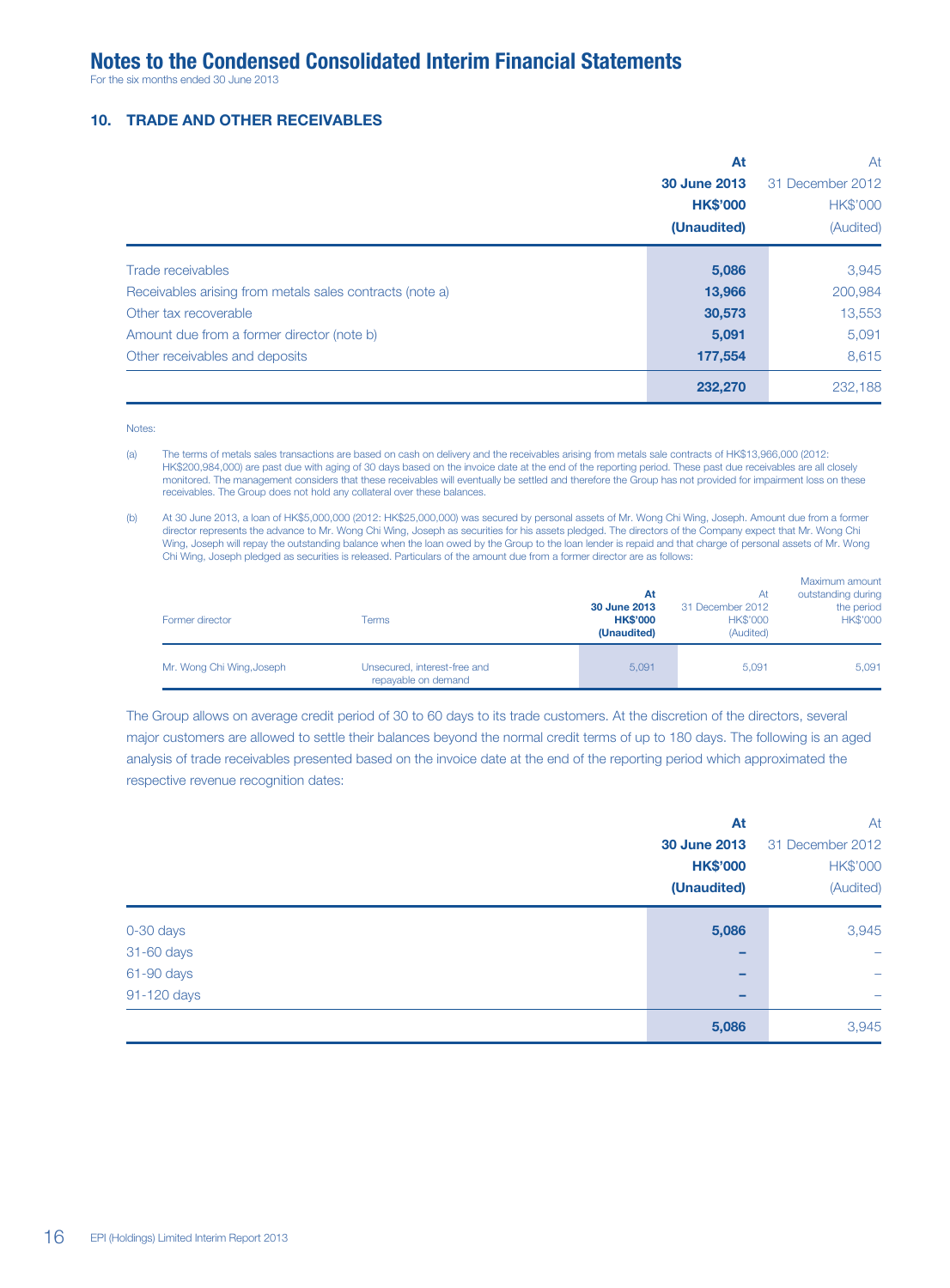For the six months ended 30 June 2013

#### **11. TRADE AND OTHER PAYABLES**

|                                                                        | At                  | At               |  |
|------------------------------------------------------------------------|---------------------|------------------|--|
|                                                                        | <b>30 June 2013</b> | 31 December 2012 |  |
|                                                                        | <b>HK\$'000</b>     | <b>HK\$'000</b>  |  |
|                                                                        | (Unaudited)         | (Audited)        |  |
| Trade payables                                                         | 451                 | 34,447           |  |
| Payables arising from metals purchase contracts (note a)               |                     | 16,781           |  |
| Payables for acquisition of held-for-trading investments as securities |                     |                  |  |
| to a loan (note b)                                                     |                     | 16,115           |  |
| Interest payable                                                       | 3,955               | 3,053            |  |
| Other payables and accruals (note c)                                   | 9,649               | 25,120           |  |
|                                                                        | 14,055              | 95,516           |  |

Notes:

(a) The terms of metals purchase transactions are based on cash on delivery and the payables arising from metals purchase contracts of HK\$16,781,000 at 31 December 2012 are past due with aging of 30 days based on the invoice date at the end of the reporting period.

(b) The amount, which is interest-free and repayable on demand, represents the payable which arose from purchases of held-for-trading investments in 2011 as securities to a loan.

(c) The amount at 31 December 2012 included professional fees payable and accrued, amounting to HK\$2,019,000, in respect of the proposed acquisition.

The following is an aged analysis by invoice date of trade payables at the end of the reporting period:

|               | At                  | At               |
|---------------|---------------------|------------------|
|               | <b>30 June 2013</b> | 31 December 2012 |
|               | <b>HK\$'000</b>     | <b>HK\$'000</b>  |
|               | (Unaudited)         | (Audited)        |
|               | 451                 |                  |
| 0-30 days     |                     | 11,574           |
| 31-60 days    |                     | 15               |
| 61-90 days    | -                   | 38               |
| 91-180 days   | -                   |                  |
| Over 180 days |                     | 22,820           |
|               | 451                 | 34,447           |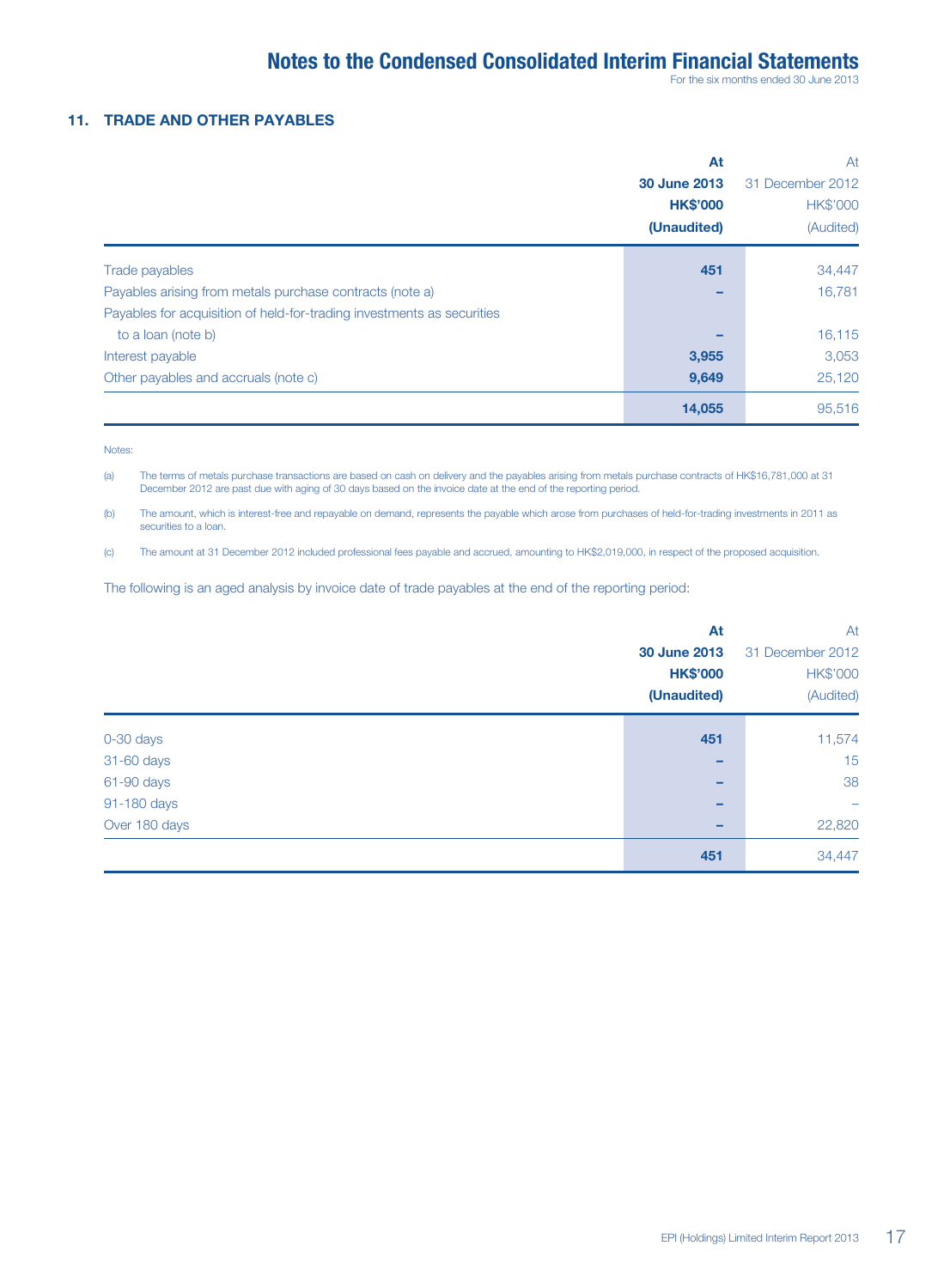# **Notes to the Condensed Consolidated Interim Financial Statements**

For the six months ended 30 June 2013

# **12. BORROWINGS**

|                                                                   | At                  | At               |
|-------------------------------------------------------------------|---------------------|------------------|
|                                                                   | <b>30 June 2013</b> | 31 December 2012 |
|                                                                   | <b>HK\$'000</b>     | <b>HK\$'000</b>  |
|                                                                   | (Unaudited)         | (Audited)        |
| Borrowings comprise the following:                                |                     |                  |
| <b>Bank loans</b>                                                 | 296,400             | 296,400          |
| Other loans (note)                                                | 16,063              | 42,408           |
|                                                                   | 312,463             | 338,808          |
| Analysed as:                                                      |                     |                  |
| Secured                                                           | 301,400             | 321,400          |
| <b>Unsecured</b>                                                  | 11,063              | 17,408           |
|                                                                   | 312,463             | 338,808          |
| Carrying amount repayable:                                        |                     |                  |
| Within one year                                                   | 39,463              | 65,808           |
| In more than one year, but not more than two years                | 54,600              | 54,600           |
| In more than two years, but not more than five years              | 163,800             | 163,800          |
| In more than five years                                           | 54,600              | 54,600           |
|                                                                   | 312,463             | 338,808          |
| Less: Amounts due within one year shown under current liabilities | (39, 463)           | (65,808)         |
|                                                                   | 273,000             | 273,000          |

Note: Other loans represent short-term loans from independent third parties.

The ranges of effective interest rate (which are also equal to contracted interest rates) on the Group's borrowings are as follows:

|                          | <b>Effective interest rate:</b> |             | <b>Carrying amount</b> |                 |
|--------------------------|---------------------------------|-------------|------------------------|-----------------|
|                          | At                              | At          | At                     | At              |
|                          | 30 June                         | 31 December | 30 June                | 31 December     |
|                          | 2013<br>(Unaudited)             | 2012        | 2013                   | 2012            |
|                          |                                 |             | <b>HK\$'000</b>        | <b>HK\$'000</b> |
|                          |                                 | (Audited)   | (Unaudited)            | (Audited)       |
| Fixed-rate borrowings    | 24%                             | 24% to 31%  | 16,063                 | 42,408          |
| Variable-rate borrowings | 4.41%                           | 4.53%       | 296,400                | 296,400         |
|                          |                                 |             | 312,463                | 338,808         |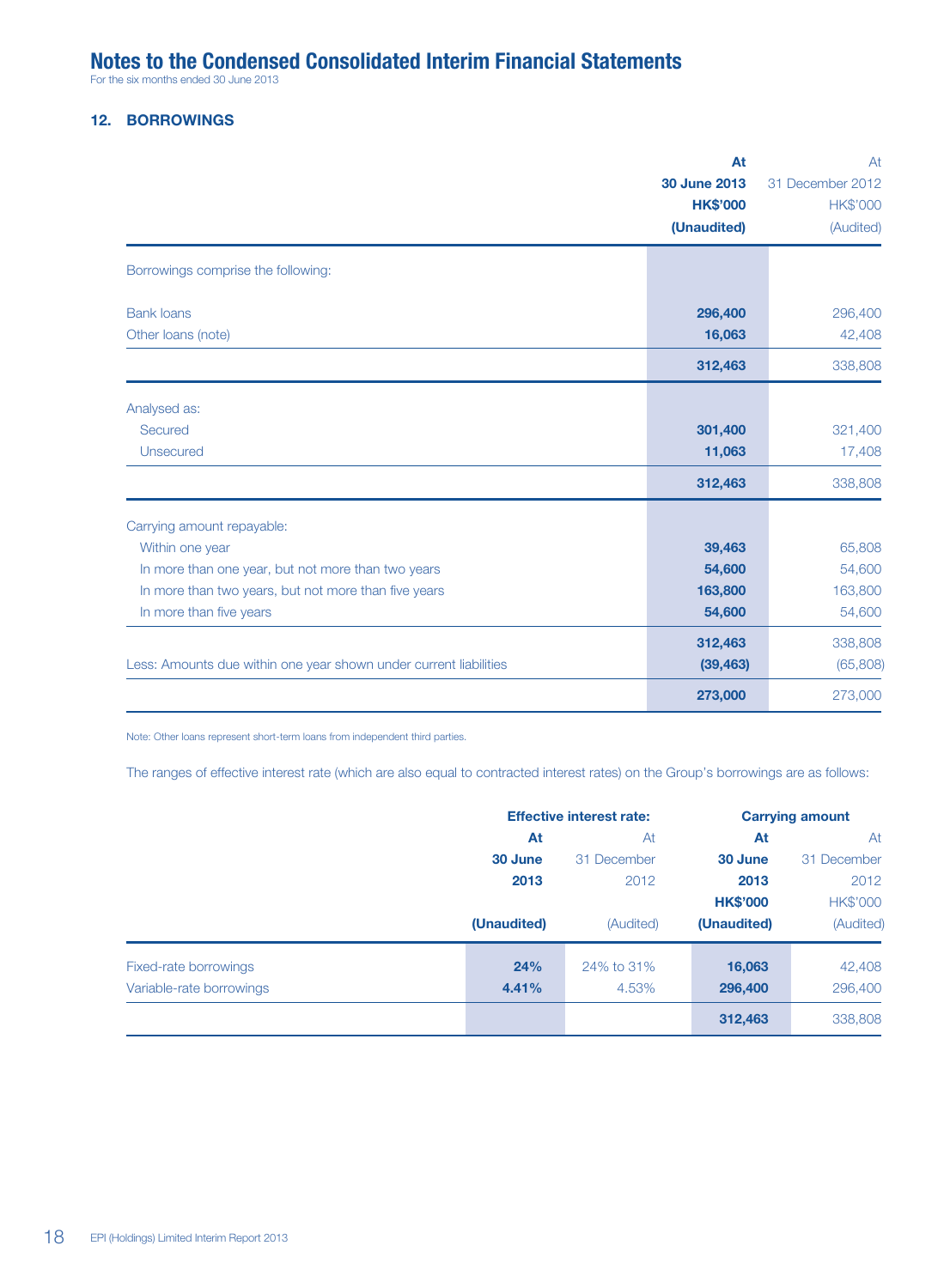For the six months ended 30 June 2013

#### **13. SHARE CAPITAL**

|                                                      | <b>Number of shares</b> | <b>Amount</b><br><b>HK\$'000</b> |
|------------------------------------------------------|-------------------------|----------------------------------|
| Authorised:                                          |                         |                                  |
| Ordinary shares of HK\$0.10 each at 31 December 2012 | 10,000,000,000          | 1,000,000                        |
| Ordinary shares of HK\$0.10 each at 30 June 2013     | 10,000,000,000          | 1,000,000                        |
| Issued and fully paid:                               |                         |                                  |
| Ordinary shares of HK\$0.10 each at                  |                         |                                  |
| 31 December 2012 and 1 January 2013                  | 3,130,377,588           | 313,038                          |
| Issue of new shares (note a)                         | 125,000,000             | 12,500                           |
| Conversion of convertible notes (note b)             | 24,500,000              | 2,450                            |
| At 30 June 2013                                      | 3,279,877,588           | 327,988                          |

Notes:

(a) On 21 January 2013, the Company entered into the placing agreement with the placing agent pursuant to which the placing agent has conditionally agreed to place 125,000,000 placing shares to not less than six placees who are independent third parties at a price of HK\$0.18 per placing share. In addition, the Company will issue non-listed warrants, on the basis of 5 warrants for each placing share issued, at no initial issue price, entitling the holder of each warrant to subscribe for one new share, at an exercise price of HK\$0.20 at any time for a period of three years from the date of issue of such warrant. The placing price of HK\$0.18 per placing share represents a discount of approximately 5.26% to the closing price of HK\$0.19 per share as quoted on The Stock Exchange of Hong Kong Limited on 21 January 2013. An ordinary resolution approving the share placing with unlisted warrants was passed at the special general meeting of the Company held on 22 February 2013. The new shares placing with unlisted warrants attached was completed on 1 March 2013 and pursuant to the placing agreement, 125,000,000 new placing shares with unlisted warrants attached on the basis of 5 warrants for each placing share issued were placed by the placing agent to not less than six placees who are independent third parties.

 The net proceeds from the new share placing are approximately HK\$21.6 million shall be used as general working capital and the net proceeds from the exercise of all of the warrants will be approximately HK\$123 million shall be used as general working capital and no warrants had been exercised as at 30 June 2013.

 Further details of the above are set out in the Company's announcements dated 21 January 2013, 22 February 2013 and 1 March 2013 and the circular of the Company dated 4 February 2013.

(b) During the period, 24,500,000 shares of HK\$0.10 each of the Company were issued upon conversion of convertible notes with an aggregate principal amount of **HK\$3,675,000**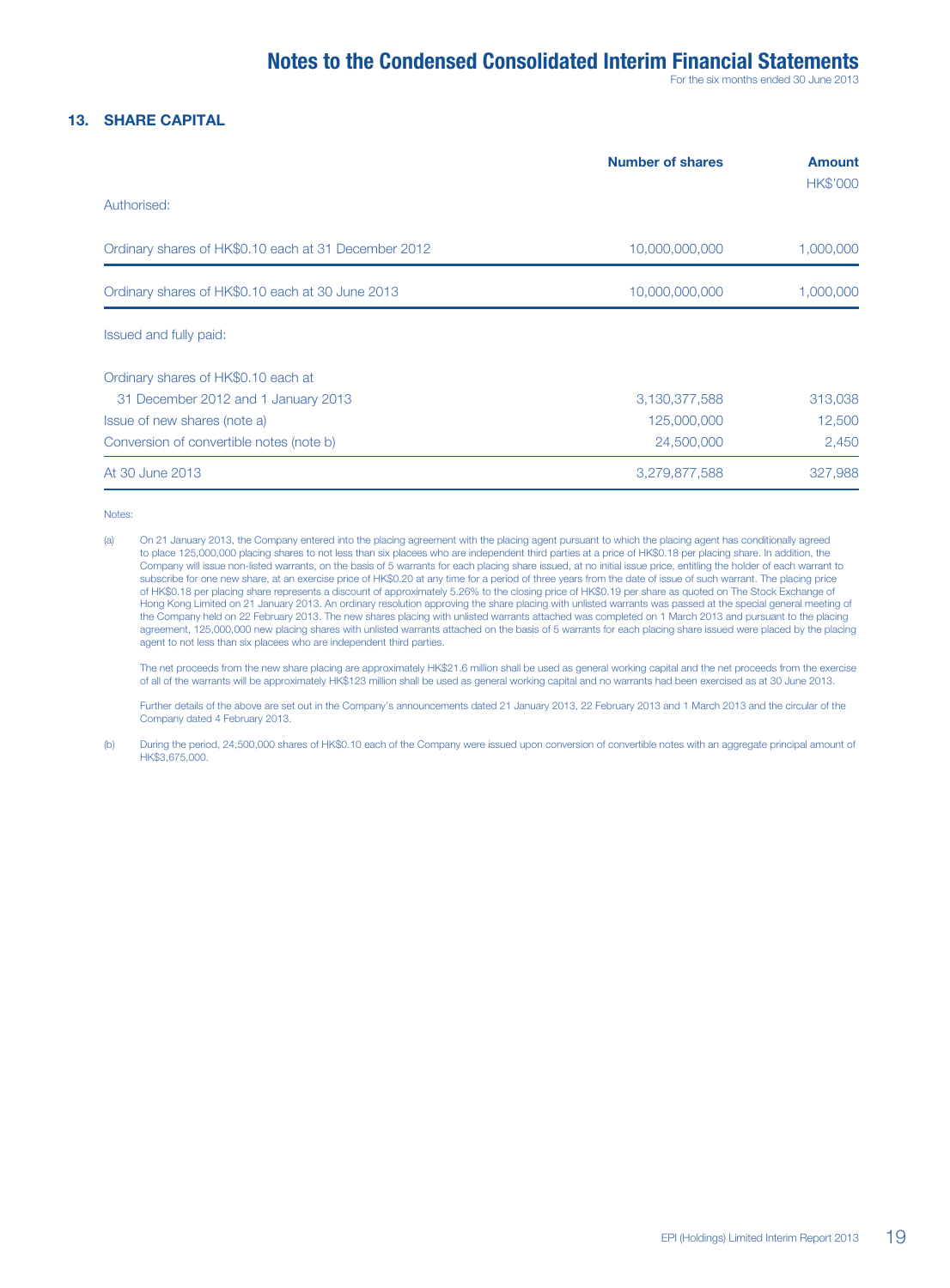For the six months ended 30 June 2013

### **14. FAIR VALUE MEASUREMENT OF FINANCIAL INSTRUMENTS**

### **Fair value of the Group's financial assets and financial liabilities that are measured at fair value on a recurring basis**

Some of the Group's financial assets and financial liabilities are measured at fair value at the end of each reporting period. The following table gives information about how the fair values of these financial assets and financial liabilities are determined (in particular, the valuation technique(s) and inputs used), as well as the level of the fair value hierarchy into which the fair value measurements are categorized (levels 1 to 3) based on the degree to which the inputs to the fair value measurements is observable.

- Level 1 fair value measurements are those derived from quoted prices (unadjusted) in active market for identical assets or liabilities.
- Level 2 fair value measurements are those derived from inputs other than quoted prices included within Level 1 that are observable for the asset or liability, either directly (i.e. as prices) or indirectly (i.e. derived from prices).
- Level 3 fair value measurements are those derived from valuation techniques that include inputs for the asset or liability that are not based on observable market data (unobservable inputs).

|                                                | 30.06.2013                 |                                       |                                       |                                 |
|------------------------------------------------|----------------------------|---------------------------------------|---------------------------------------|---------------------------------|
|                                                | Level 1<br><b>HK\$'000</b> | Level <sub>2</sub><br><b>HK\$'000</b> | Level <sub>3</sub><br><b>HK\$'000</b> | <b>Total</b><br><b>HK\$'000</b> |
| <b>Financial assets</b>                        |                            |                                       |                                       |                                 |
| Held-for-trading<br>- listed equity securities | 30                         |                                       |                                       | 30                              |
| <b>Financial liabilities</b>                   |                            |                                       |                                       |                                 |
| Conversion option of convertible notes         |                            | 69,026                                |                                       | 69,026                          |
| Warrant option derivative liability            |                            | 10,000                                |                                       | 10,000                          |
|                                                |                            | 79,026                                |                                       | 79,026                          |
|                                                |                            |                                       | 31.12.2012                            |                                 |
|                                                | Level 1                    | Level 2                               | Level 3                               | Total                           |
|                                                | <b>HK\$'000</b>            | <b>HK\$'000</b>                       | <b>HK\$'000</b>                       | <b>HK\$'000</b>                 |
| <b>Financial assets</b><br>Held-for-trading    |                            |                                       |                                       |                                 |
| - listed equity securities                     | 37                         |                                       |                                       | 37                              |
| <b>Financial liabilities</b>                   |                            |                                       |                                       |                                 |
| Conversion option of convertible notes         |                            | 4,934                                 |                                       | 4,934                           |

There were no transfers between Level 1, 2 and 3 in the current period and prior years.

#### **Valuation techniques and inputs used in Level 2 fair value measurements**

Fair value of derivative financial instruments in level 2 is determined based on a binomal pricing model by independent professionals or the present value of the estimated future cash flows discounted at the effective interest rate.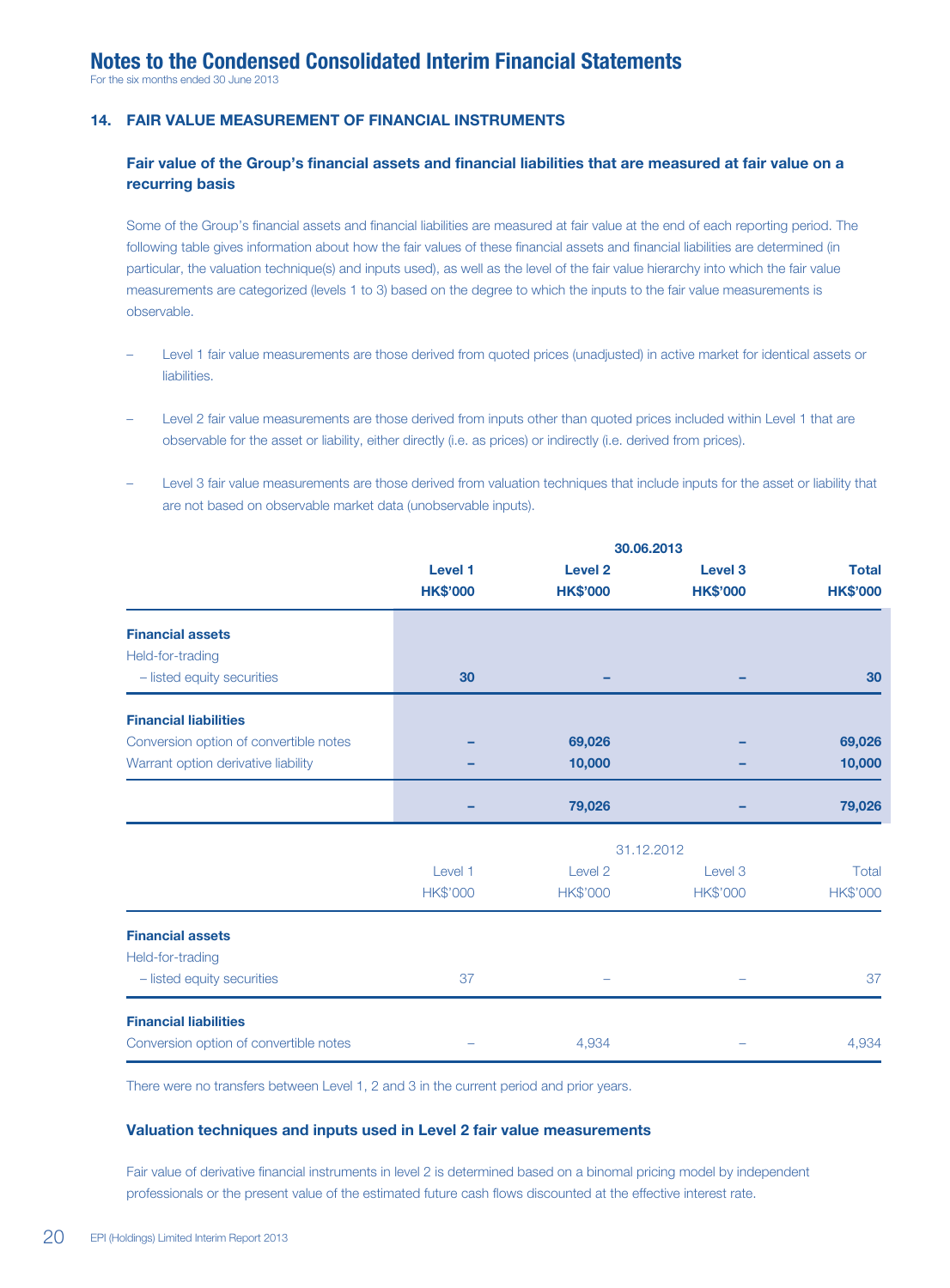# **LIQUIDITY AND FINANCIAL RESOURCES**

In order to meet general working capital requirements, the Group has decided to raise additional capital via placement of shares and the issue of convertible notes during the period. On 1 March 2013, the Company raised net proceeds of approximately HK\$21.6 million via a placement of 125,000,000 new shares at HK\$0.18 per share. On 11 April 2013, the Company raised net proceeds of approximately HK\$96.5 million via the placement of an aggregate amount of HK\$100 million 8% convertible notes due 2015, convertible into shares of the Company at initial conversion price of HK\$0.19 per share (subject to adjustments). On 27 August 2013, the Company raised approximately HK\$118.6 million via a placement of 650,000,000 new shares at HK\$0.19 per share. The Company will raise additional funds via placement of shares and the issue of convertible notes to finance its general working capital requirements in the coming year.

# **DIRECTORS' AND CHIEF EXECUTIVE'S INTERESTS AND SHORT POSITIONS IN SHARES, UNDERLYING SHARES AND DEBENTURES**

As at 30 June 2013, the interests and short positions of the Directors and chief executives of the Company in the shares, underlying shares and debentures of the Company or any of its associated corporations (within the meaning of Part XV of the Securities and Futures Ordinance ("SFO")) which were required to be notified to the Company and the Stock Exchange pursuant to Divisions 7 and 8 of Part XV of the SFO (including interests and short positions which were taken or deemed to have under such provisions of the SFO) or were required, pursuant to section 352 of the SFO, to be entered in the register referred to therein, or were required pursuant to the Model Code for Securities Transactions by Directors of Listed Issuers of the Listing Rules to be notified to the Company and the Stock Exchange were as follows:

| <b>Director</b>    | Nature of<br><i>interest</i> | Number of shares/<br>underlying shares held | Equity<br>Derivatives (note 1) | <b>Total</b><br><b>Interest</b> | <b>Percentage of issued</b><br>share capital (note 2) |  |
|--------------------|------------------------------|---------------------------------------------|--------------------------------|---------------------------------|-------------------------------------------------------|--|
| Tse Kwok Fai Sammy | Personal                     | 2,200,000                                   | -                              | 2,200,000                       | 0.07%                                                 |  |
| Allan Ritchie      | Personal                     |                                             | 32,000,000                     | 32,000,000                      | 0.98%                                                 |  |

# **LONG POSITIONS IN THE SHARES AND UNDERLYING SHARES OF THE COMPANY**

Note:

1. All interests in underlying shares of equity derivatives of the Company are interests in share options of the Company granted under the share option scheme of the Company.

2. The calculation of percentages is based on 3,279,877,588 Shares of the Company in issue as at 30 June 2013.

Save as disclosed above, as at 30 June 2013, no Directors or Chief Executive have any interests or short position in the shares, underlying shares and debentures of the Company or any of its associated corporations (within the meaning of Part XV of the SFO) which would have to be notified to the Company and the Stock Exchange pursuant to Divisions 7 and 8 of Part XV of the SFO (including interests or short positions which were taken or deemed to be have under such provisions) or which were required, pursuant to Section 352 of the SFO, to be entered in the register referred to therein or which were required in the Listing Rules pursuant to the Model Code for Securities Transactions by Directors of Listed Companies to be notified to the Company and the Stock Exchange.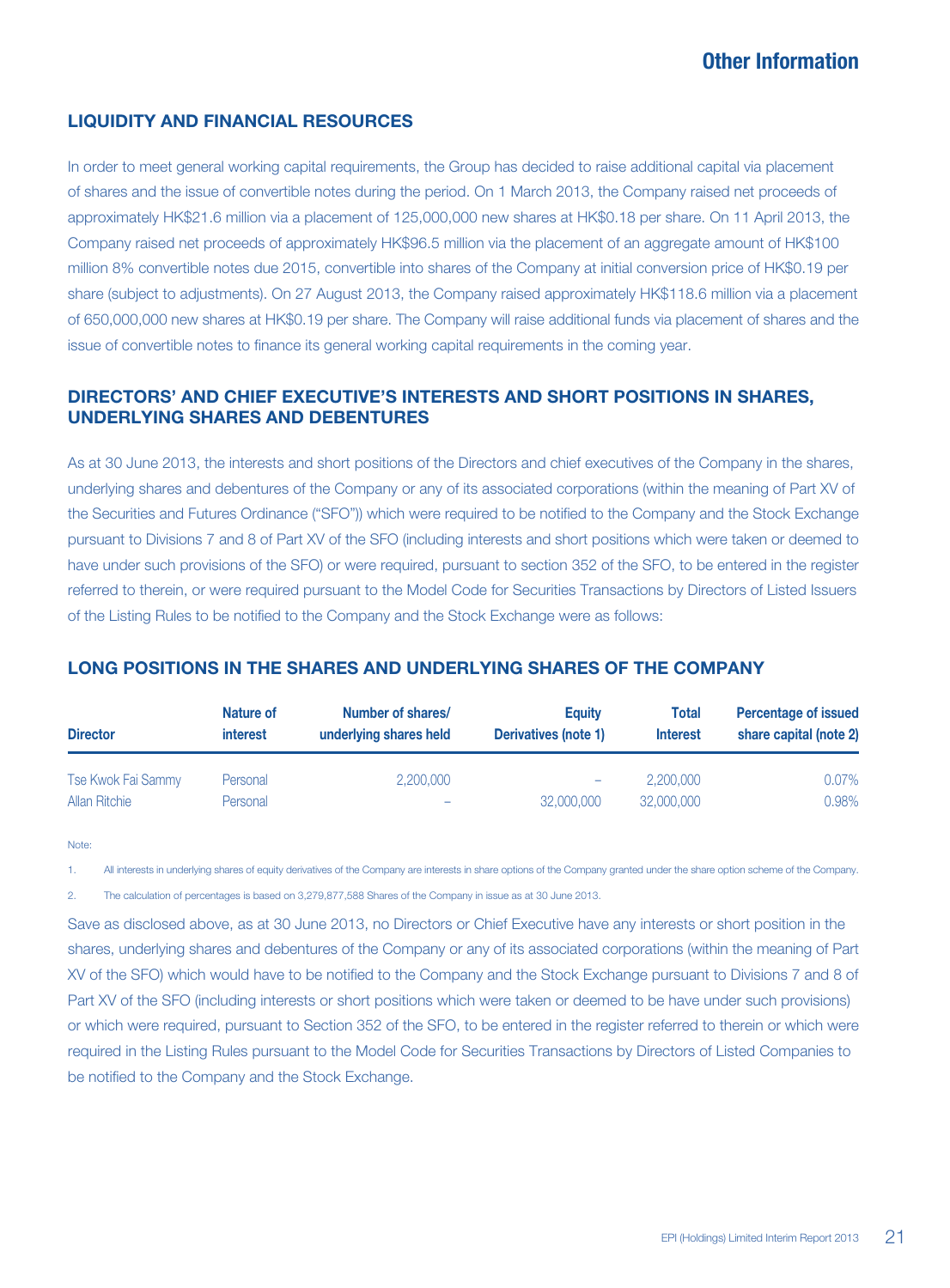# **Other Information**

## **SUBSTANTIAL SHAREHOLDERS**

As at 30 June 2013, according to the register of interests maintained by the Company pursuant to section 336 of the Securities and Futures Ordinance ("SFO") and so far as is known to, or can be ascertained after reasonable enquiry by the Directors or chief executive of the Company, the following persons, other than the Directors and the chief executive of the Company, who had an interest or a short position in the shares or underlying shares of the Company which would fall to be disclosed to the Company under the provisions of Divisions 2 and 3 of Part XV of the SFO, or who were, directly or indirectly, deemed to be interested in 5% or more of the nominal value of any class of share capital carrying rights to vote in all circumstances at general meetings of any other member of the Group and the amount of each of such person's interests in such securities, together with particulars of any options in respect of such capital were as follows:

# **LONG/SHORT POSITIONS IN THE SHARES AND UNDERLYING SHARES OF THE COMPANY**

| Name of<br><b>Shareholders</b>                                               | Long/short<br>position | Capacity/<br>nature of<br><b>interest</b>  | <b>Number of</b><br>shares/<br>underlying<br>shares held | <b>Percentage</b><br>of issued<br>share<br>capital (note 2) |  |
|------------------------------------------------------------------------------|------------------------|--------------------------------------------|----------------------------------------------------------|-------------------------------------------------------------|--|
| <b>City Smart</b><br>International<br><b>Investment Limited</b><br>(note 1)  | Long                   | <b>Beneficial owner</b>                    | 7,466,856                                                | 0.23%                                                       |  |
| <b>City Wise</b><br>Investment Limited<br>(note 1)                           | Long                   | <b>Beneficial owner</b>                    | 398,232,975                                              | 12.14%                                                      |  |
| South America<br>Petroleum Investment<br><b>Holdings Limited</b><br>(note 1) | Long                   | Interest of a<br>controlled<br>corporation | 398,232,975                                              | 12.14%                                                      |  |
| Mr. Wu<br>Shaozhang<br>(note 1)                                              | Long                   | Interest of a<br>controlled<br>corporation | 405,699,831                                              | 12.37%                                                      |  |

Notes:

1. So far is known to the Directors, City Smart International Investment Limited, South America Petroleum Investment Holdings Limited and City Wise Investment Limited are beneficially wholly-owned by Mr. Wu Shaozhang.

2. The calculation of percentages is based on 3,279,877,588 Shares of the Company in issue as at 30 June 2013.

Saved as disclosed above, as at 30 June 2013, so far as is known to, or can be ascertained after reasonable enquiry by the Directors or chief executive of the Company, no persons had interests or short positions in the shares or underlying shares of the Company which would fall to be disclosed to the Company under the provisions of Divisions 2 and 3 of Part XV of the SFO, or who are, directly or indirectly, deemed to be interested in 5% or more of the nominal value of any class of share capital carrying rights to vote in all circumstances at general meetings of any member of the Group or has any options in respect of such capital.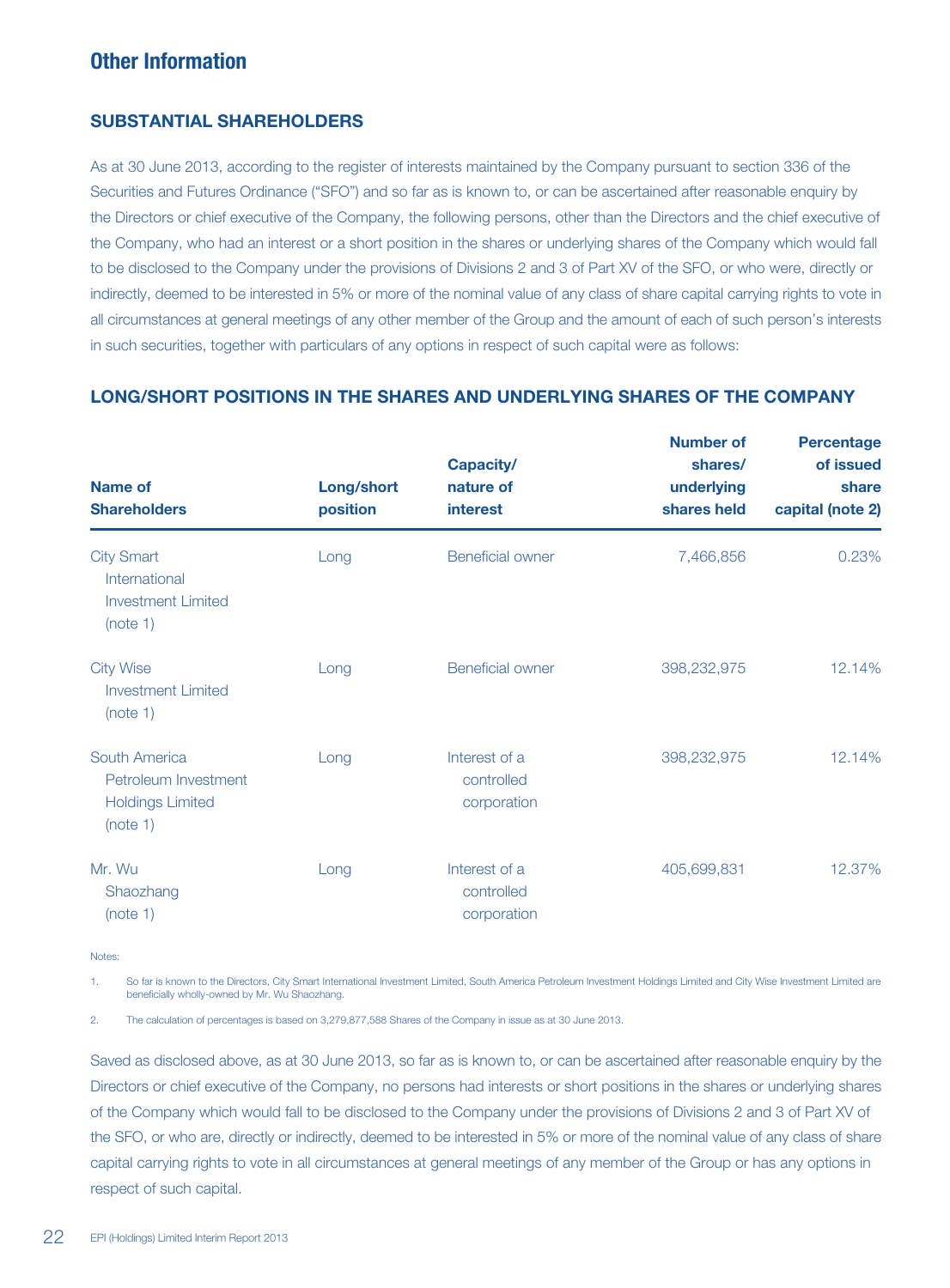# **SHARE OPTION SCHEME**

The Company's share option scheme (the "Scheme") was adopted for a period of 10 years commencing 6 November 2006 pursuant to an Ordinary Resolution passed at the Special General Meeting of the Shareholders held on 6 November 2006 for the purpose of providing incentives or rewards to selected employees and directors for their contribution to the Group.

Under the Scheme, the Company may grant options to selected employees and directors of the Company and its subsidiaries, to subscribe for shares in the Company. Additionally, the Company may, from time to time, grant share options to eligible vendors, customers, advisors and consultants to the Company and its subsidiaries at the discretion of the Board of Directors.

The total number of shares in respect of which options may be granted under the Scheme is not permitted to exceed 10% of the shares of the Company in issue at any point of time, without prior approval from the Company's shareholders. The number of shares issued and to be issued in respect of which options granted and may be granted to any individual in any one year is not permitted to exceed 1% of the shares of the Company in issue at any point in time, without prior approval from the Company's shareholders. Options granted to substantial shareholders, independent non-executive Directors, or any of their respective associates (including a discretionary trust whose discretionary objects include a substantial shareholders, independent non-executive Directors, or any of their respective associates) in excess of 0.1% of the Company's share capital or with a value in excess of HK\$5,000,000 must be also approved by the Company's shareholders.

The exercise price of the share options is determinable by the directors, but may not be less than the higher of (i) the Stock Exchange closing price of the Company's shares on the date of the offer of the share options which must be a business day; (ii) the average Stock Exchange closing price of the Company's shares for the five trading days immediately preceding the date of the offer; and (iii) the nominal value of the Company's shares.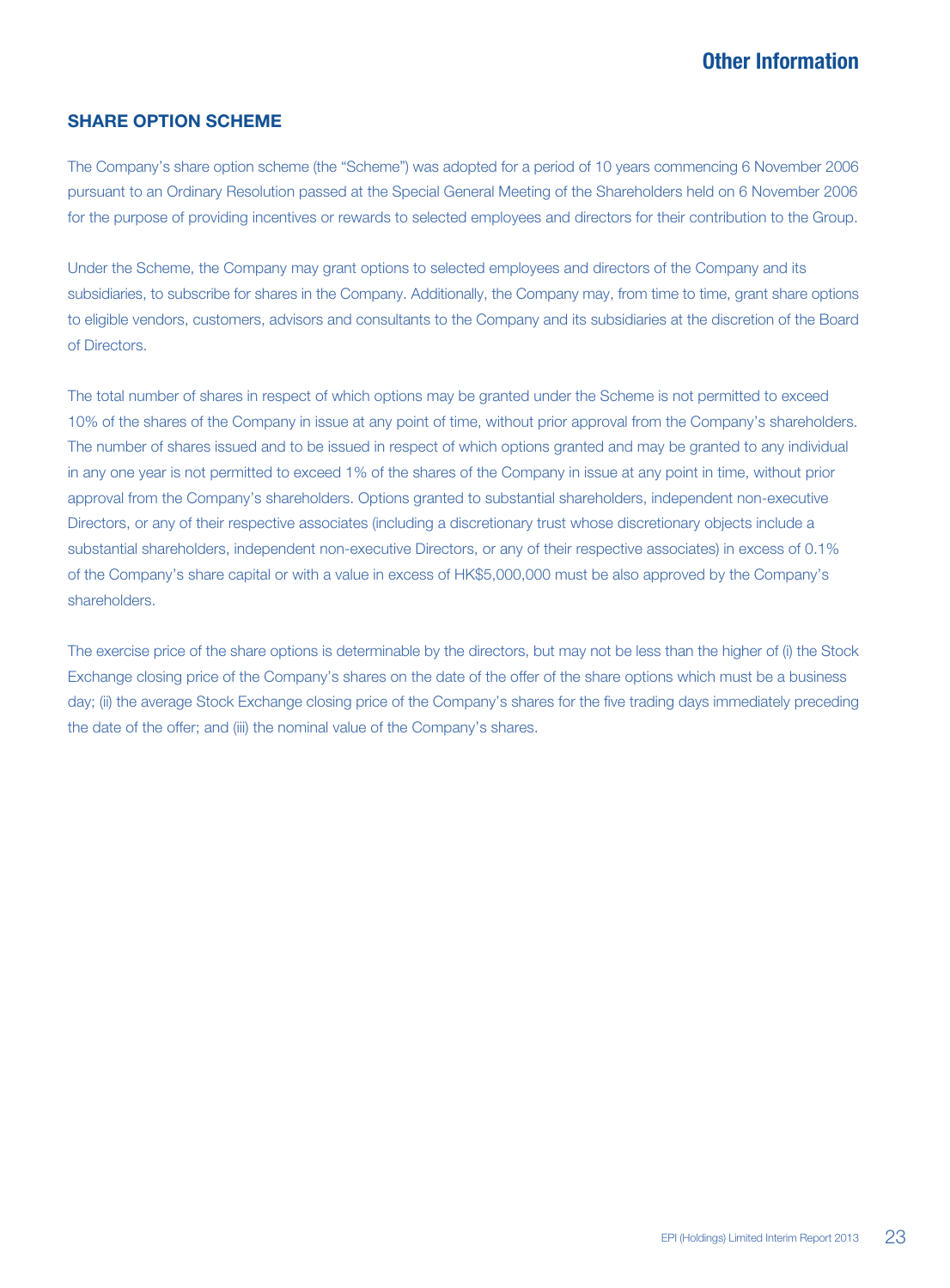# **Other Information**

As at 30 June 2013, options to subscribe for an aggregate of 300,000,000 shares of the Company granted to the Directors and certain employees pursuant to the Scheme remained outstanding, details of which were as follows:

| Name and<br>category of<br>participant    | Date of grant    | <b>Exercisable</b><br>period<br>(both dates<br>inclusive) | <b>Exercise</b><br>price<br>HK\$ | <b>Outstanding</b><br>at 1.1.2013 | Granted<br>during<br>the period | Lapsed<br>during<br>the period | <b>Cancelled</b><br>during<br>the period | Adjustment | <b>Outstanding</b><br>at 30.06.2013 |
|-------------------------------------------|------------------|-----------------------------------------------------------|----------------------------------|-----------------------------------|---------------------------------|--------------------------------|------------------------------------------|------------|-------------------------------------|
| <b>Independent non-executive Director</b> |                  |                                                           |                                  |                                   |                                 |                                |                                          |            |                                     |
| Mr. Zhu Tiansheng                         | 19 March 2010    | 19 March 2010 -<br>9 February 2013                        | $1.610*$                         | 90,000                            |                                 | (90,000)                       |                                          |            |                                     |
|                                           | 19 March 2010    | 10 November 2010 -<br>9 February 2013                     | $1.610*$                         | 90,000                            |                                 | (90,000)                       |                                          |            |                                     |
|                                           | 19 March 2010    | 10 August 2011 -<br>9 February 2013                       | $1.610*$                         | 90,000                            |                                 | (90,000)                       |                                          |            |                                     |
| <b>Employee</b>                           | 10 February 2010 | 10 February 2010 -<br>9 February 2013                     | $1.564*$                         | 2,096,667                         |                                 | (2,096,667)                    |                                          |            |                                     |
|                                           | 10 February 2010 | 10 November 2010 -<br>9 February 2013                     | $1.564*$                         | 2,096,667                         |                                 | (2,096,667)                    |                                          |            |                                     |
|                                           | 10 February 2010 | 10 August 2011 -<br>9 February 2013                       | $1.564*$                         | 2,096,667                         |                                 | (2,096,667)                    |                                          |            |                                     |
| <b>Director</b>                           |                  |                                                           |                                  |                                   |                                 |                                |                                          |            |                                     |
| <b>Allan Ritchie</b>                      | 11 April 2013    | 11 April 2013 -<br>10 April 2016                          | 0.255                            |                                   | 32,000,000                      |                                |                                          |            | 32,000,000                          |
| Other participants                        | 10 February 2010 | 10 February 2010 -<br>9 February 2013                     | $1.564*$                         | 1,939,999                         |                                 | (1,939,999)                    |                                          |            |                                     |
|                                           | 10 February 2010 | 10 November 2010 -<br>9 February 2013                     | $1.564*$                         | 1,939,999                         |                                 | (1,939,999)                    |                                          |            |                                     |
|                                           | 10 February 2010 | 10 August 2011 -<br>9 February 2013                       | $1.564*$                         | 1,940,000                         |                                 | (1,940,000)                    |                                          |            |                                     |
|                                           | 11 October 2011  | 11 October 2011 -<br>10 October 2013                      | 0.141                            | 140,000,000                       |                                 |                                |                                          |            | 140,000,000                         |
|                                           | 11 April 2013    | 11 April 2013 -<br>10 April 2016                          | 0.255                            | ÷,                                | 128,000,000                     |                                |                                          |            | 128,000,000                         |
|                                           |                  |                                                           |                                  | 152,379,999                       | 160,000,000                     | (12, 379, 999)                 |                                          |            | 300,000,000                         |

This reflects the adjusted share price on grant date after the completion of the consolidation of shares on 23 June 2011.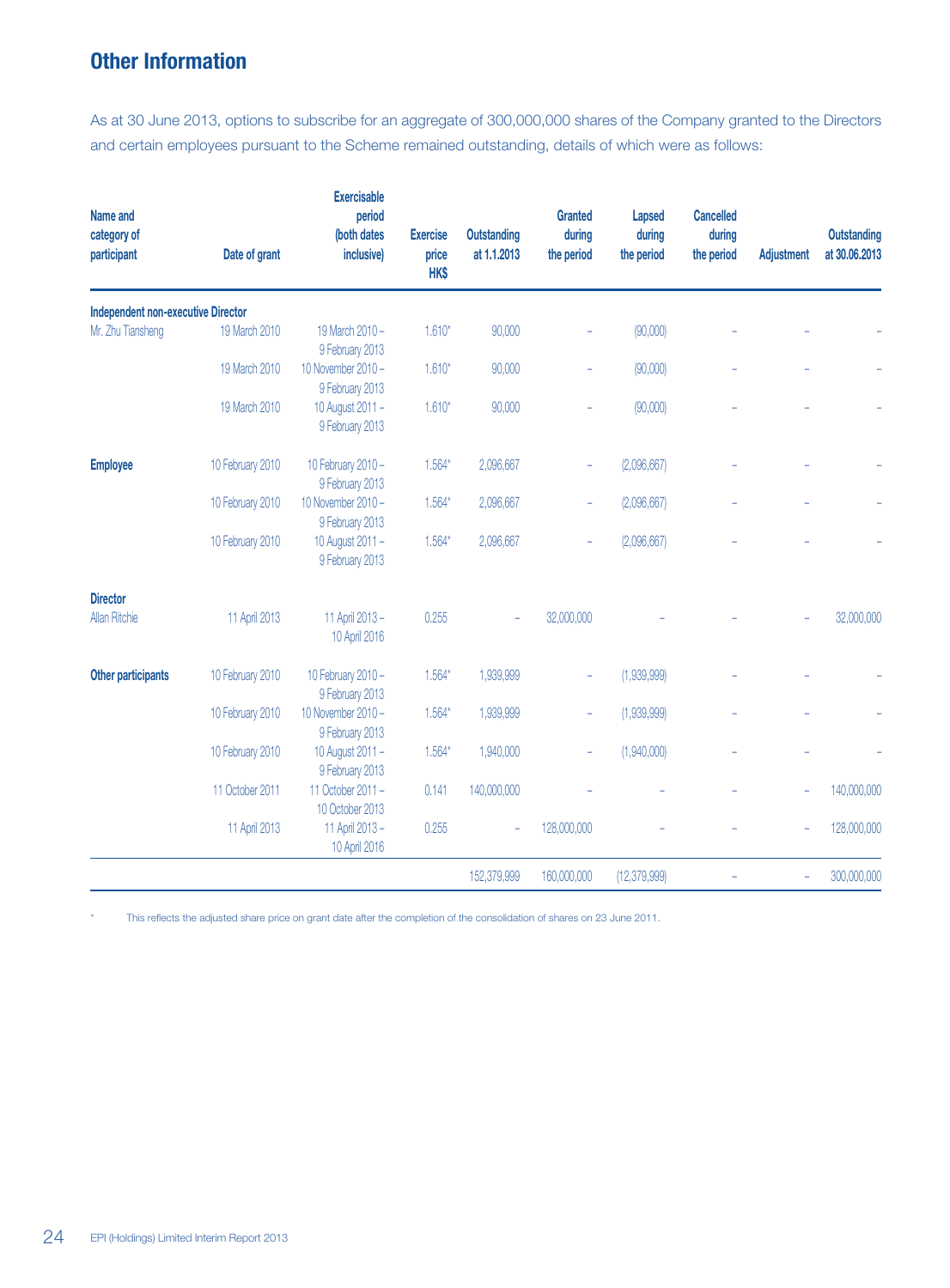# **INTERIM DIVIDEND**

The Board has resolved that no interim dividend be paid for the period (2012: NIL).

# **PURCHASE, SALES OR REDEMPTION OF THE COMPANY'S LISTED SECURITIES**

During the Interim Period, the Company has not redeemed any of its listed securities. Neither the Company nor any of its subsidiaries has purchased or sold any of the listed securities during the said period.

# **COMPLIANCE WITH THE CODE ON CORPORATE GOVERNANCE PRACTICES**

The Board recognizes the importance of incorporating elements of good corporate governance into the management structure and the internal control procedures of the Group so as to ensure that all business activities of the Group and the decision making process are properly regulated. During the period under review, the Company has applied the principles and has complied with the code provisions set out in the Code on Corporate Governance Practices (the "CG Code") in Appendix 14 of the Listing Rules with deviations from the code provision A.2.2, A.2.3 and A.4.1 of the CG Code as summarized below.

The code provision A.2.2 of the CG Code stipulates that the chairman should ensure that all directors are properly briefed on issues arising at board meetings and the code provision A.2.3 of the CG Code stipulates that the chairman should be responsible for ensuring that the directors receive adequate information, which must be complete and reliable, in a timely manner. Mr. Ho King Fung, Eric, the non-executive Director who was appointed on 4 April 2013, has been re-designated as the non-executive Chairman with effect from 30 July 2013.

The code provision A.4.1 of the CG Code stipulates that non-executive Directors should be appointed for a specific term, subject to re-election. Currently the non-executive Directors are not appointed for a specific term. However, all non-executive Directors are subject to retirement and can offer themselves for re-election in accordance with the Company's Bye-laws.

# **MODEL CODE FOR SECURITIES TRANSACTIONS BY DIRECTORS**

The Company has adopted a code of conduct rules (the "Model Code") regarding securities transactions by Directors on terms no less exactly than the required standard set out in the Model Code for Securities Transactions by Directors of Listed Issuers as set out in Appendix 10 of the Listing Rules, and that having made specific enquiry of all Directors, the Company confirms that all Directors have complied with the Model Code throughout the period.